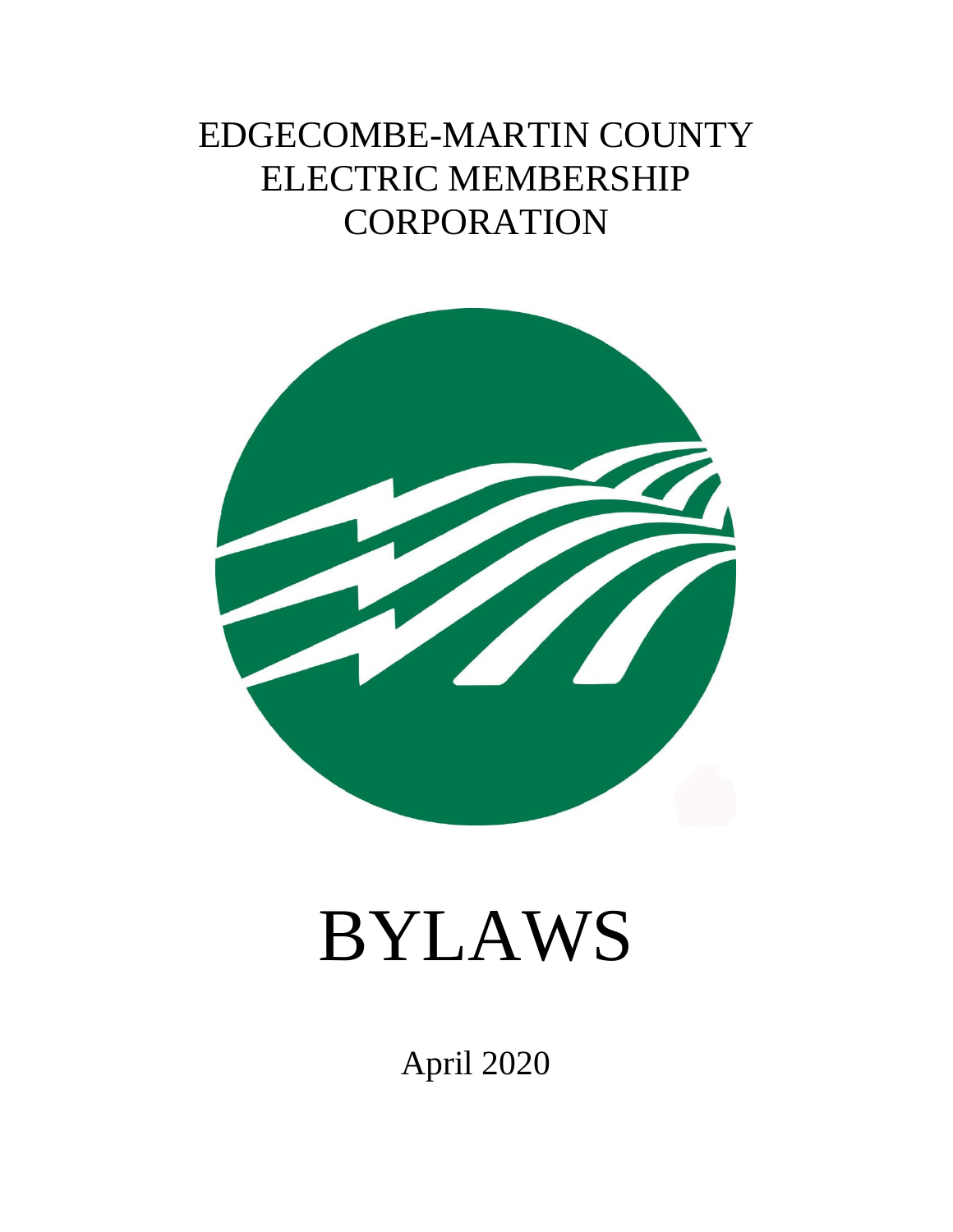# EDGECOMBE-MARTIN COUNTY **ELECTRIC MEMBERSHIP CORPORATION**

#### **TARBORO, NORTH CAROLINA**

The aim of Edgecombe-Martin County Electric Membership Corporation (hereinafter called the "Cooperative) is to make electric energy available to its members at the lowest cost consistent with sound economy and good management.

#### **BYLAWS ARTICLE I MEMBERSHIP**

**SECTION 1.01 Eligibility** Any natural person, firm, association, corporation, business trust, partnership, or body politic (each hereinafter referred to as "person," "applicant," "him," or "his") shall be eligible to become a member of, and at one or more premises owned or directly occupied or used by him, to receive electric service from, Edgecombe-Martin County Electric Membership Corporation (hereinafter called the "Cooperative"). No person shall hold more than one membership in the Cooperative. The masculine or feminine gender as used herein shall equally include each other and the neuter. (12/20/84)

#### **Section 1.02 Application for Membership; Renewal of Prior Application**

Application for membership—wherein the applicant shall agree to purchase electric power and energy from the Cooperative and to be bound by and to comply with all the other provisions of the Cooperative's Articles of Incorporation, bylaws, and all rules, regulations, and rate schedules established pursuant thereto, as all the same then exist or may thereafter be adopted or amended (the obligations embraced by such agreement being hereinafter called "membership obligations")—shall be made in writing on such form as is provided therefor by the Cooperative. With respect to any particular classification of service for which the Board of Directors shall require it, such application shall be accompanied by a supplemental contract, executed by the applicant on such form as is provided therefor by the Cooperative. The membership application shall be accompanied by the membership fee provided for in Section 1.03 (together with any service security deposit, service connection fee or contribution in-aid-of-construction that may be required by the Cooperative,) which fee (and such security deposit, service connection fee or contribution in-aid-ofconstruction, if any) shall be refunded in the event the application is not approved.

Any former member of the Cooperative, by the sole act of paying a new membership fee and any outstanding account, plus accrued interest thereon at eight percent (8%) per annum owed by him to the Cooperative (together with any service security deposit, service connection fee or contribution in-aid-ofconstruction that may be required by the Cooperative), may renew and reactivate any prior approved application for membership to the same effect as though the application had been newly made on the date of such payment. (11/08/84)

**Section 1.03 Membership Fee; Service Connection Fee** The membership fee shall be ten (\$10) dollars, which shall entitle the member to one service connection. A service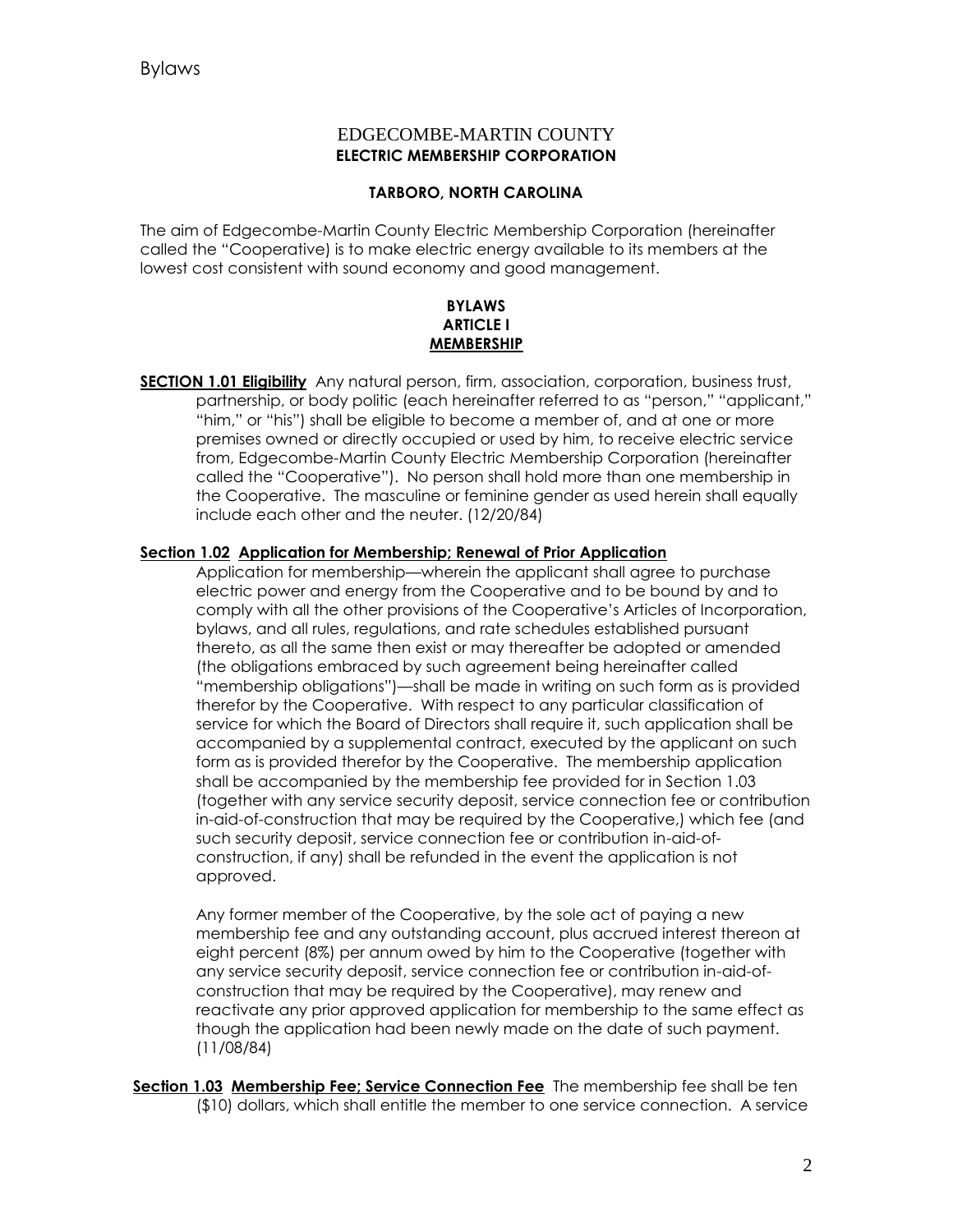connection fee of ten (\$10) dollars and other deposits and fees required by the Cooperative shall be paid by the member for each additional service connection. (11/15/79)

- **Section 1.04 Joint Membership** A husband and wife, by specifically so requesting in writing, may be accepted into joint membership or, if one of them is already a member, convert such membership into a joint membership. The words "member," "applicant," "person," "his," and "him," as used in these bylaws, shall include a husband and wife applying for or holding a joint membership, unless otherwise clearly distinguished in the test; and all provisions relating to the rights, powers, terms, conditions, responsibilities and liabilities of membership shall apply equally to them without limiting the generality of the foregoing:
	- (a) the presence at a meeting of either or both shall constitute the presence of one member, a joint waiver of notice of the meeting, and a revocation of any proxy executed by either or both:
	- (b) the vote of, or proxy executed by, either or both shall constitute, respectively, one joint vote or proxy: **PROVIDED,** that if both be present but in disagreement on such vote, each shall cast only one-half (1/2) vote; **AND PROVIDED FURTHER,** that if each executes a separate proxy, the one most recently executed shall revoke the former and shall constitute their sole, joint proxy; or, if each executes a separate proxy on the same date, the holder or holders thereof shall cast only one-half (1/2) vote in respect of each;
	- (c) notice to, or waiver of notice signed or otherwise effected by, either or both shall constitute, respectively a joint notice or waiver of notice;
	- (d) suspension or termination in any manner of either shall constitute, respectively suspension or termination of the joint membership; and
	- (e) each, but not both concurrently, shall be eligible to serve as an officer or director of the Cooperative, but only if both meet the qualifications required therefor.

#### **Section 1.05 Effect of Death, Legal Separation or Divorce Upon Joint Membership**

- Upon the death of either spouse of a joint membership, such membership shall continue to be held solely by the survivor, in the same manner and to the same effect as though each membership had never been joint: **PROVIDED**, that the estate of the deceased shall not be released from any debt due the Cooperative. Upon the legal separation or divorce of the holders of a joint membership, such membership shall continue to be held solely by the one who continues directly to occupy or use the premises covered by such membership, in the same manner and to the same effect as though such membership had never been joint: **PROVIDED,** that the other spouse shall not be released from any debts due the Cooperative.
- **Section 1.06 Acceptance Into Membership** Upon complying with the requirements set forth in Section 1.02, any applicant shall automatically be accepted into membership in, and become eligible to receive electric service from, the Cooperative, unless the Board of Directors shall determine that such applicant is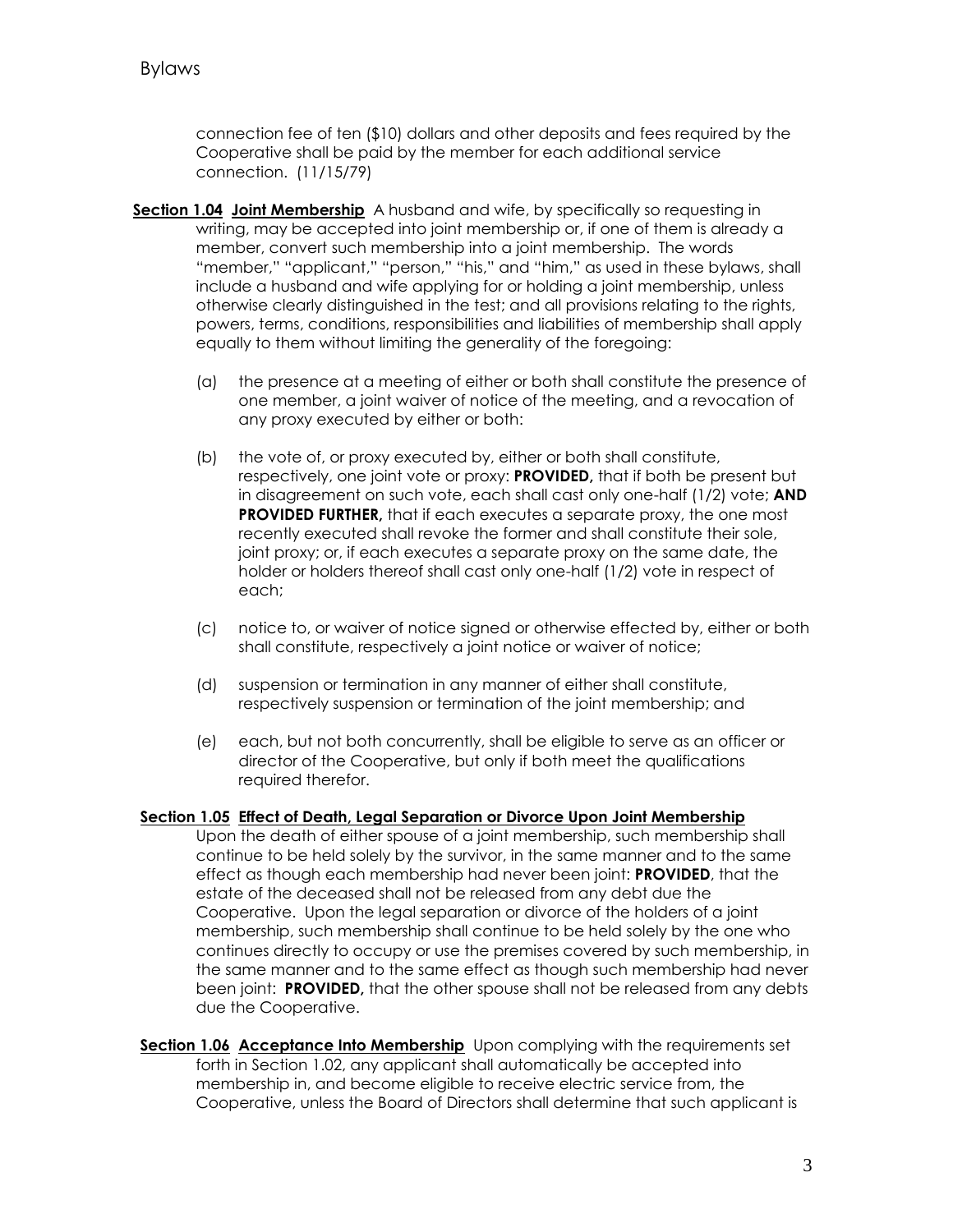not willing or is not able to satisfy and abide by the Cooperative's terms and conditions of membership or that such application should be rejected for other good cause: **PROVIDED,** that any person whose application, for sixty (60) days or longer, has been submitted to but not approved by the Board of Directors, may, by filing written request therefor with the Cooperative at least thirty (30) days prior to the next meeting of the members, have his application submitted to and approved or disapproved by the vote of the members at such meeting, at which the applicant shall be entitled to be present and heard.

- **Section 1.07 Purchase of Electric Power and Energy** The Cooperative shall use its best efforts to furnish its members with adequate and dependable electric service, although it cannot and therefore does not guarantee a continuous and uninterrupted supply thereof; and each member, for so long as such premises are owned or directly occupied or used by him, shall purchase from the Cooperative all central station electric power and energy purchased for use on all premises to which electric service has been furnished by the Cooperative pursuant to his membership, unless and except to the extent that the Board of Directors may in writing waive such requirement; and shall pay therefore at the times, and in accordance with the rules, regulations, and rate schedules (including any monthly minimum amount that may be charged without regard to the amount of electric power and energy actually used) established by the Board of Directors, and, if in effect, in accordance with the provisions of any supplemental contract that may have been entered into as provided for in Section 1.02. Production or use of electric energy on such premises, regardless of the source thereof, by means of facilities which may be interconnected with Cooperative facilities, shall be subject to appropriate regulations as shall be fixed from time to time by the Cooperative. Each member shall also pay all other amounts owed by him to the Cooperative as and when they become due and payable. When the member has more than one service connection from the Cooperative, any payment for service to him by the Cooperative shall be deemed, pro forma, to be allocated and credited on a pro rata basis to his outstanding accounts for all such service connections, notwithstanding that the Cooperative's actual accounting procedures do not reflect such proration.
- **Section 1.08 Excess Payments to be Credited as Member-Furnished Capital** All amounts paid for electric service in excess of the cost thereof shall be furnished by members as capital, and each member shall be credited with the capital so furnished as provided in Article IX of these bylaws.
- **Section 1.09 Wiring of Premises: Responsibility for Meter Tampering or Bypassing and for Damage to Cooperative Properties: Cooperative's Responsibility for Overcharge of Services** Each member shall cause all premises receiving electric service pursuant to his membership to become and to remain wired in accordance with the specifications of the North Carolina Fire Insurance Underwriters Association, the National Electrical Code, and applicable state code or local government ordinances, and of the Cooperative. Each member shall be responsible for—and shall indemnify the Cooperative and any other person against death, injury, loss or damage resulting from any defect in or improper use or maintenance of—such premises and all wiring and apparatus connected thereto or used thereon. Each member shall make available to the Cooperative a suitable site, as determined by the Cooperative, whereon to place the Cooperative's physical facilities for the furnishing and metering of electric service, and shall permit the Cooperative's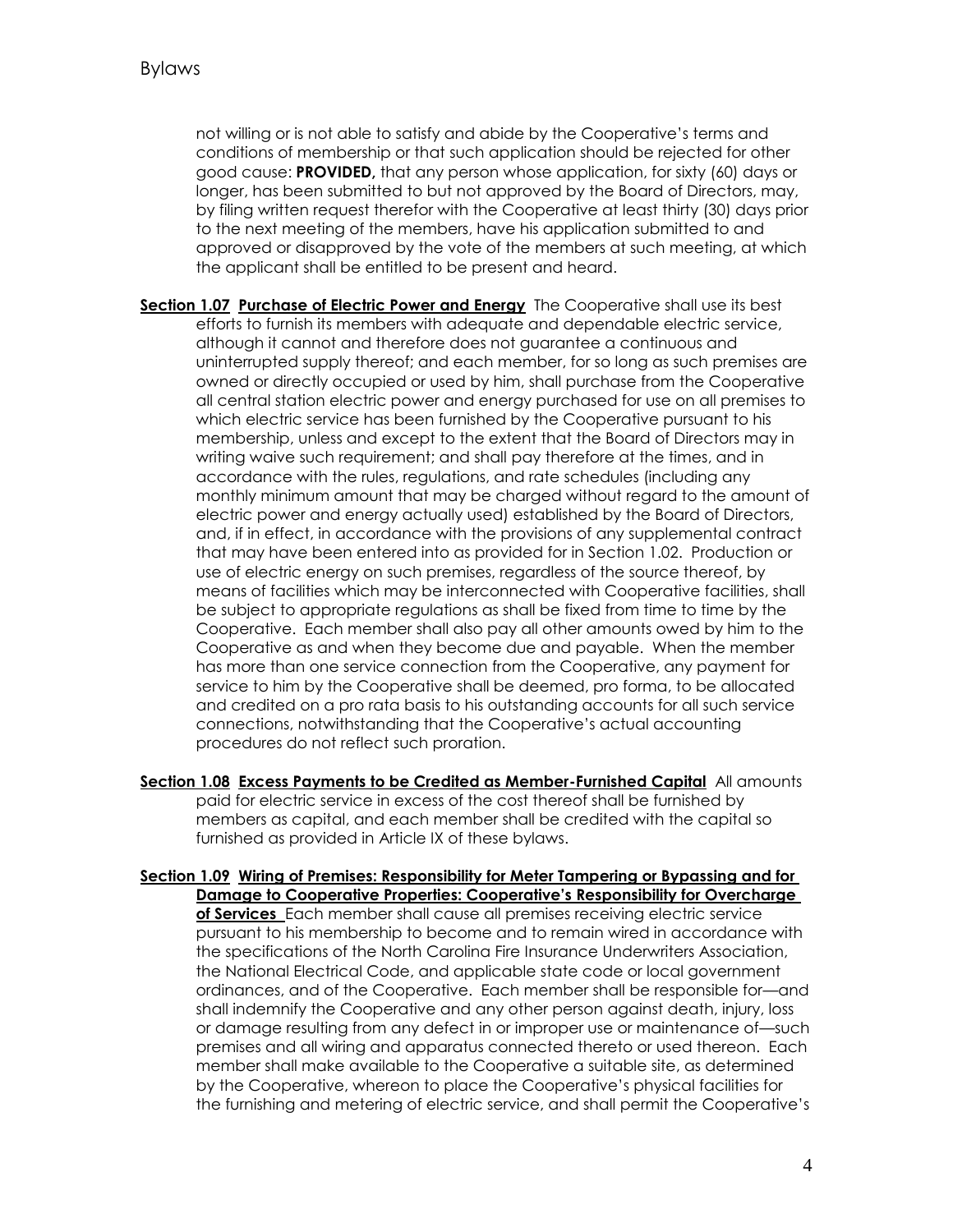authorized employees, agents, and independent contractors to have access thereto for inspection, maintenance, replacement, relocation, or repair thereof at any reasonable times. As part of the consideration for such service, each member shall be the Cooperative's bailee of such facilities and shall accordingly desist from interfering with, impairing the operation of or causing damage to such facilities, and shall use his best efforts to prevent others from so doing. In the event such facilities are interfered with, impaired in their operation or damaged by the member or by any other person when the member's reasonable care and surveillance could have prevented such, the member shall indemnify the Cooperative and any other person against death, injury, loss or damage resulting therefrom, including but not limited to the Cooperative's cost of repairing, replacing or relocating any such facilities and its loss, if any, of revenues resulting from the failure or defective functioning of its metering equipment. In no event shall the responsibility of the Cooperative extend beyond the point at which its service wires are attached to the meter loop provided for measuring electricity used on such premises, except that the Cooperative shall, in accordance with and as limited by its applicable service rules and regulations, indemnify the member for any overcharges for services that may result from a malfunctioning of its metering equipment or other error on the part of the Cooperative or its staff. (11/08/84)

**Section 1.10 Member to Grant Easement to Cooperative If Required** Each member shall, upon being requested so to do by the Cooperative, execute and deliver, or secure the execution and delivery, to the Cooperative grants of easement or right-of-way over, under and on such lands owned or leased by the member, and in accordance with such reasonable terms and conditions, as the Cooperative shall require for the furnishing of electric service to him or other members for the construction, operation, maintenance, or relocation of the Cooperative's electric facilities.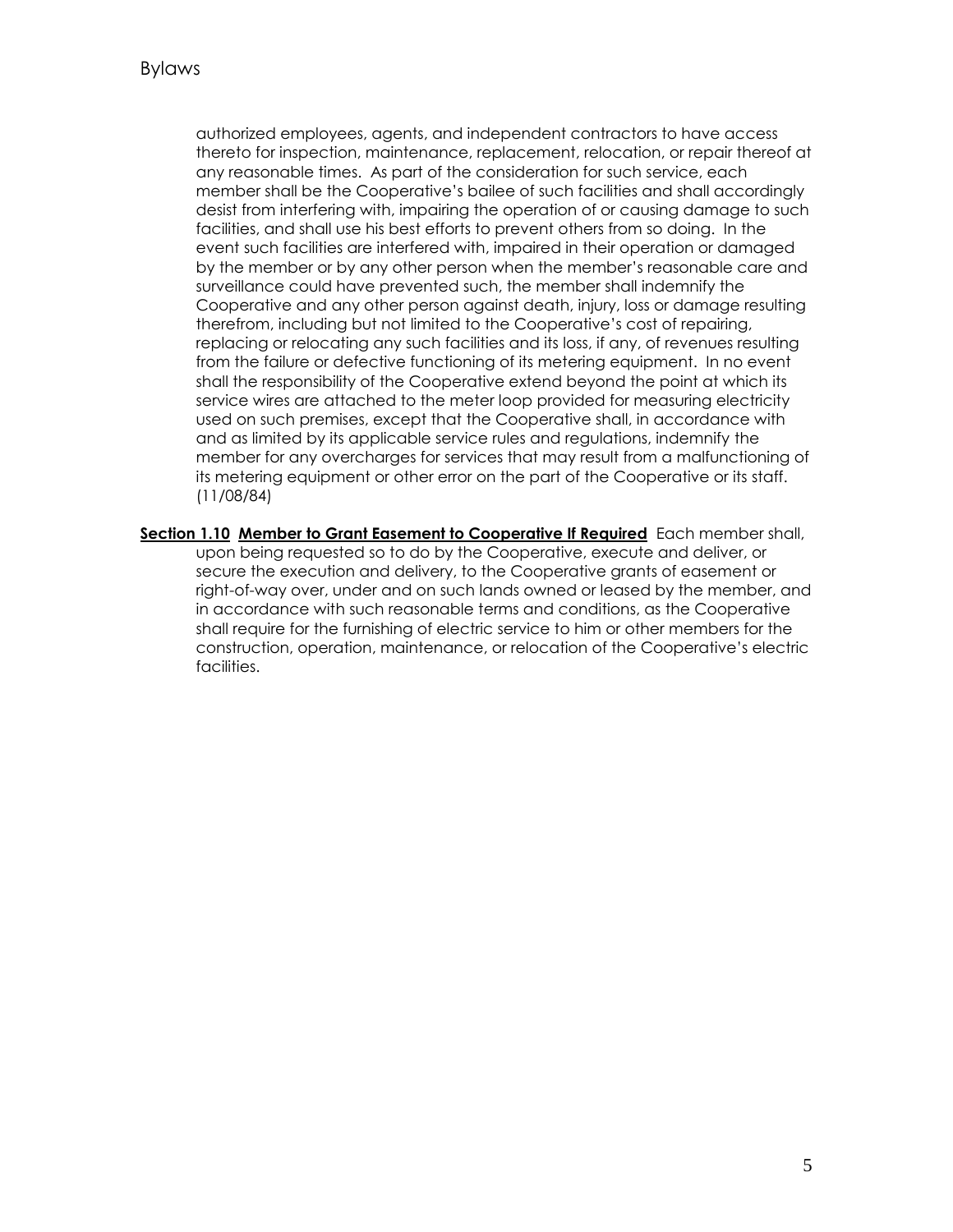#### **ARTICLE II**

#### **MEMBERSHIP SUSPENSION AND TERMINATION**

- **SECTION 2.01 SUSPENSION; REINSTATEMENT** Upon his failure, after the expiration of the initial time limit prescribed either in a specific notice to him or in the Cooperative's generally publicized applicable rules and regulations, to pay the amounts due the Cooperative or to cease any other non-compliance with his membership obligations, a person's membership shall automatically be suspended and he shall not during such suspension be entitled to receive electric service from the Cooperative or to cast a vote at any meeting of the members. Payment of all amounts due the Cooperative, including any additional charges required for such reinstatement, and/or cessation of any other non-compliance with his membership obligations within the final time limit provided in such notice of rules and regulations shall automatically reinstate the membership, in which event the member shall thereafter be entitled to receive electric service from the Cooperative and to vote at the meeting of its members.
- **Section 2.02 Termination by Expulsion; Renewed Membership** Upon the failure of a suspended member to be automatically reinstated to membership, as provided in Section 2.01, he may, without further notice, but only after due hearing if such is requested by him, be expelled by the affirmative votes of not less than a majority of the directors in office at any subsequently held regular or special meeting of the Board. Any person so expelled may, by delivering written notice to that effect to the Cooperative at least ten (10) days prior to the next meeting of the members, appeal to and be present and heard at such meeting, which may vote approval on such expulsion or disapproval thereof, in which latter event such person's membership shall be reinstated retroactively to the date of his suspension. After any finally effective expulsion of a member, he may not again become a member except upon new application therefor duly approved as provided in Section 1.06. The Board of Directors, upon principles of general application in such cases, may establish such additional terms and conditions for renewed membership as it determines to be reasonably necessary to assure the applicant's compliance with all his membership obligations.
- **Section 2.03 Termination by Withdrawal or Resignation** Except where covered by contract, a member may withdraw from membership upon generally applicable conditions as the Board of Directors shall prescribe and upon either (a) ceasing to (or, with the approval of the Board of Directors, resigning his membership in favor of a new applicant who also shall) own or directly occupy or use all premises being furnished electric service pursuant to his membership, or (b) except when the Board of Directors specifically waives such condition, abandoning totally and permanently the use of central station electric service on such premises.
- **Section 2.04 Termination by Death or Cessation of Existence; Continuation of Membership in a Remaining Partner** The death of an individual human member shall automatically terminates his membership. The cessation of the legal existence of any other type of member shall automatically terminate such membership: **PROVIDED,** that upon the dissolution for any reason of a partnership, or upon the withdrawal or addition of any individual partner, such membership shall continue to be held by such remaining partner or partners, including any additional partners, as continue to own or directly to occupy or use the premises being furnished electric service pursuant to such membership.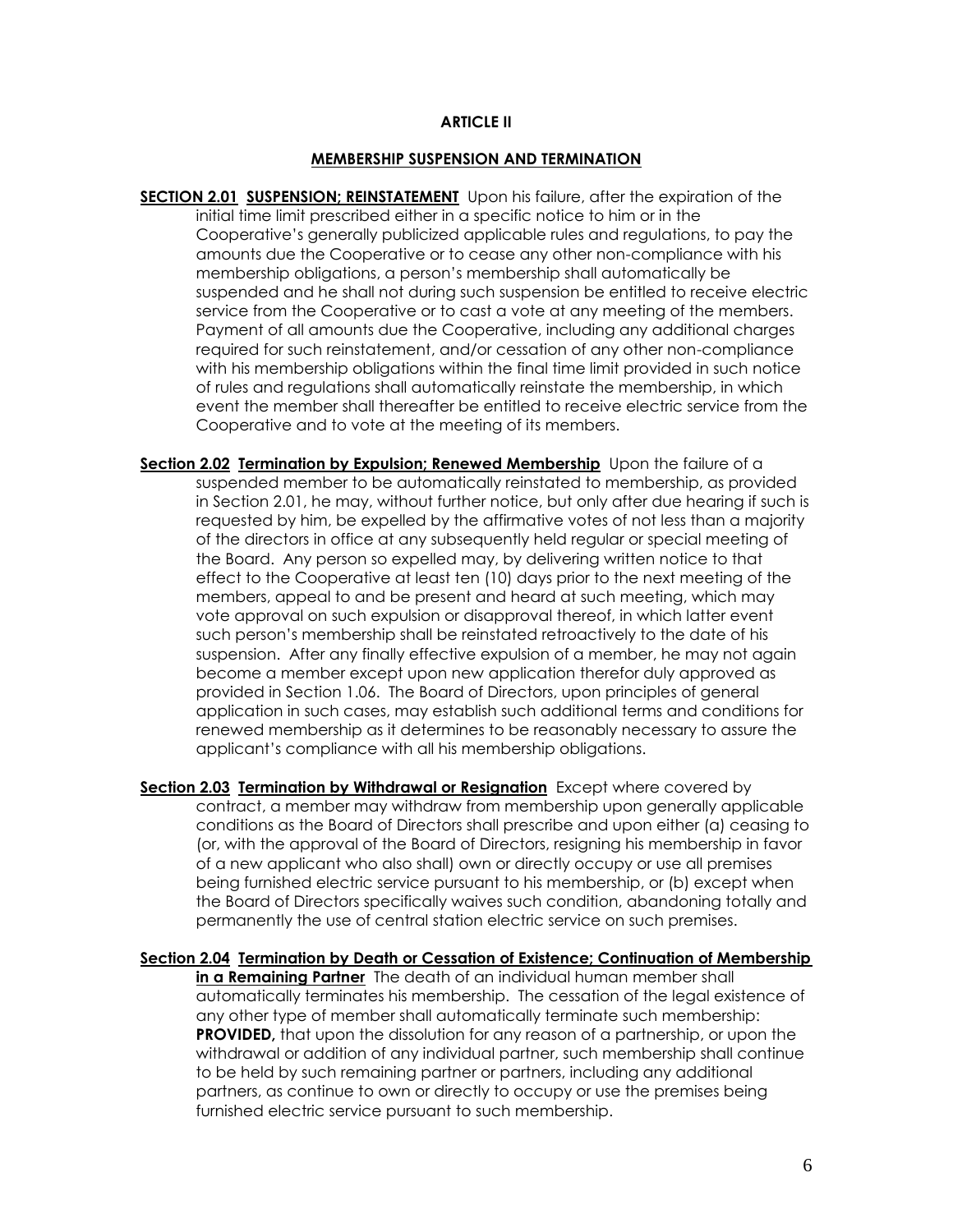**Section 2.05 Effect of Termination** Upon the termination in any manner of a person's membership, he or his estate as the case may be, shall be entitled to refund of his membership fee and service security deposits he has paid the Cooperative, less any amounts due the Cooperative; but neither he nor his estate, as the case may be, shall be released from any debts or other obligations then remaining due the Cooperative. Notwithstanding the suspension or expulsion of a member, as provided for in Section 2.01 and 2.02, such suspension or expulsion shall not, unless the Board of Directors shall expressly so elect, constitute such release of such person from his membership obligations as to entitle him to purchase from any other person any other central station electric power and energy for use at the premises to which such service has therefore been furnished by the Cooperative pursuant to such membership. (04/23/92)

#### **Section 2.06 Acknowledgment of Membership Termination; Acceptance of Members**

**Retroactively** Upon termination of a person's membership for any reason, the Board of Directors, as soon as practicable after such termination is made known to it, shall by appropriate resolution formally acknowledge such termination effective as of the date on which the Cooperative ceased furnishing electrical service to such person. Upon discovery that the Cooperative has been furnishing electric service to any person other than a member, it shall cease furnishing such service unless such person applies for, and the Board of Directors approves, membership retroactively to the date on which such person first began receiving such service, in which event the Cooperative, to the extent practicable, shall correct its membership records accordingly.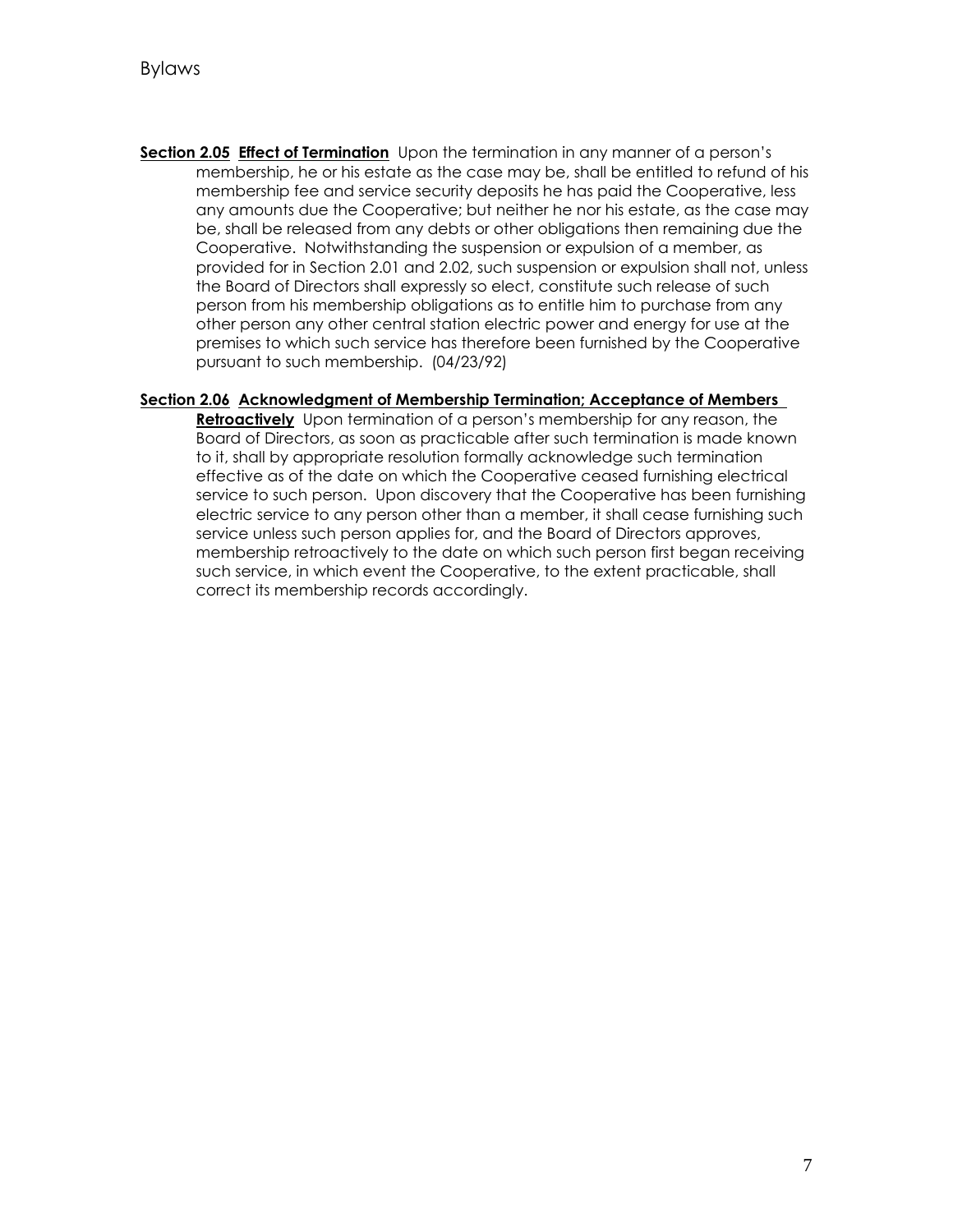#### **ARTICLE III**

#### **MEETING OF MEMBERS**

- **Section 3.01 Annual Meeting** For the purpose of electing directors, hearing and passing upon reports covering the previous fiscal year, and transacting such other business as may properly come before the meeting, the annual meeting of the members shall be held on the third Saturday of the month of March each year, at such place in one of the counties in North Carolina in which the Cooperative serves, and beginning at such hour, as the Board of Directors shall from year to year fix: **PROVIDED;** that for good cause, including, but not limited to, natural disaster or declaration of state of emergency, the Board of Directors may fix a different date for such annual meeting during the same calendar year. It shall be the responsibility of the Board of Directors to make adequate plans and preparations for and to encourage member attendance at the annual meeting. Failure to hold the annual meeting at the designated time and place shall not work a forfeiture or dissolution of the Cooperative. (04/23/20)
- **Section 3.02 Special Meetings** A special meeting of the members may be called by resolution of the Board of Directors upon written request signed by at least five (5) directors or by not less than one and one-half (1-1/2%) per centum of all the members, plus three (3) directors, and it shall thereupon be the duty of the Secretary to cause notice of such meeting to be given as hereinafter provided in Section 3.03. Such a meeting shall be held at such place in one of the counties named in Section 3.01, on such date, and beginning at such hour as may be designated by the Directors.
- **Section 3.03 Notice of Member Meetings** Written or printed notice stating the place, day and hour of the meeting, and, in the case of a special meeting or of an annual meeting at which business requiring special notice is to be transacted, the purpose or purposes for which the meeting is called, shall, except as provided in Article X, be delivered to each member not less than seven (7) days nor more than forty-five (45) days before the date of the meeting, either personally or by mail, by or at the direction of the Secretary or, upon the Secretary's default in his duty, by those calling it in the case of a special meeting or by any other director in the case of an annual meeting whose time, place and date have actually been fixed by the Board of Directors. No matter the carrying of which, as provided by law, requires the affirmative votes of at least a clear majority of all the Cooperative's members shall be acted upon at any meeting of the members unless notice of such matter shall have been contained in the notice of the meeting. If mailed, such notice shall be deemed to be delivered when deposited in the United States mail, addressed to the member at his address as it appears on the Cooperative's records, with postage thereon prepaid at least seven (7) days prior to the meeting date. In making such computation, the date of the meeting shall not be counted. The incidental failure of any member to receive such notice shall not invalidate any action which may be taken by the members at any such meeting, and the attendance in person of a member at any meeting of the members shall constitute a waiver of notice of such meeting unless such attendance shall be for the express purpose of objecting to the transaction of any business, or one or more items of business, on the ground that the meeting shall not have been lawfully called or convened. (04/23/20)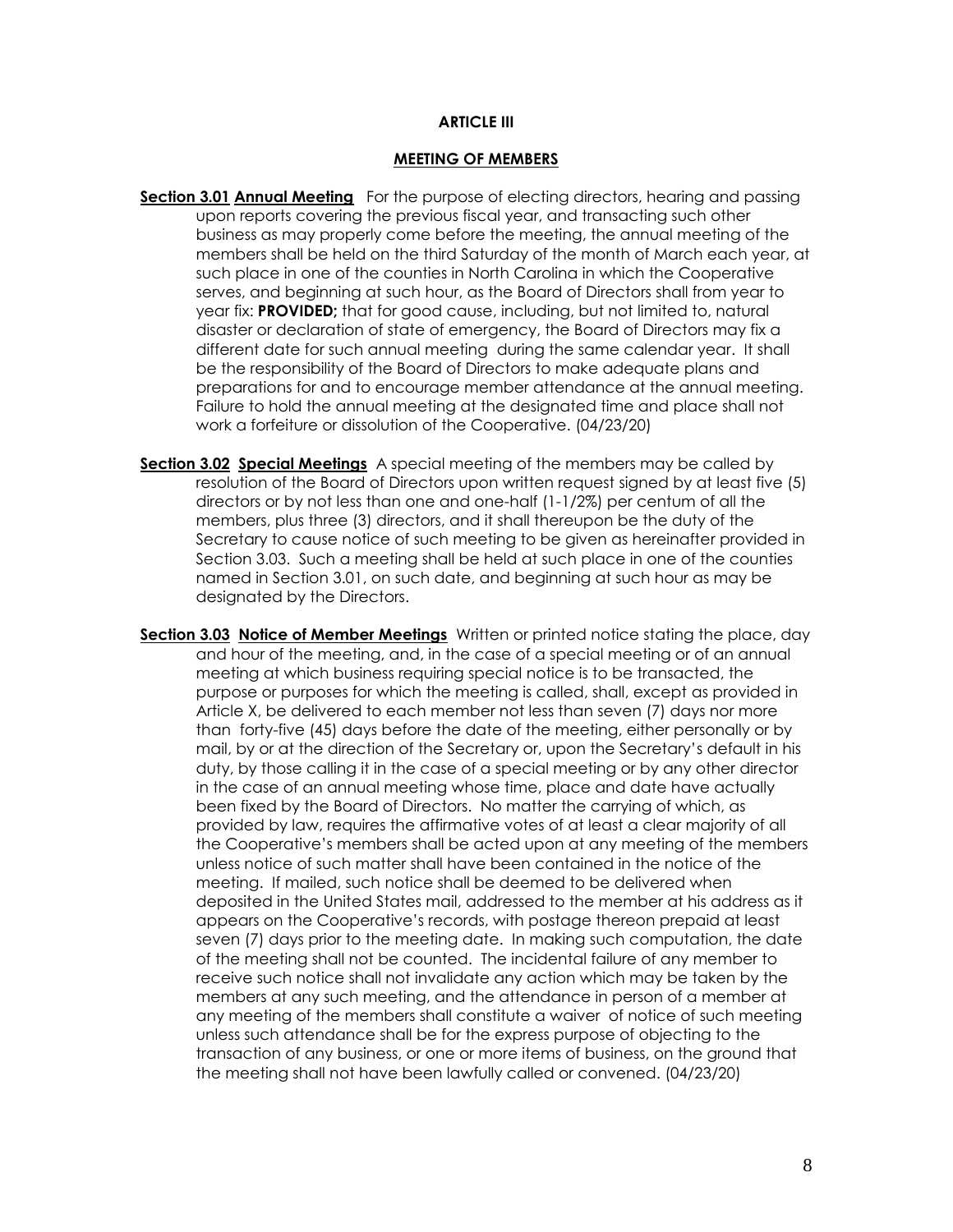**Section 3.04 Quorum** Registration in person of at least one (1%) per centum of the total members of the Cooperative shall be required for the transaction of business at any meeting of the members. Once a quorum is achieved, business may be lawfully conducted regardless of the number of members present in person at the meeting. If less than a quorum is registered, a majority of those present may adjourn the meeting to another time and date not less than thirty (30) days later and to any place within one of the counties in North Carolina in which the Cooperative serves; PROVIDED that the Secretary shall notify any absent member of the time, date and place of such adourned meeting by delivering notice thereof as provided in Section 3.03. At all meetings of the members, whether a quorum be present or not, the Secretary shall annex to the meeting minutes, or incorporate therein by reference, a list of those who were present in person by proxy.

- **Section 3.05 Credentials and Election Committee** The Board of Directors may, at or before any meeting of the members, appoint a Credentials and Election Committee, not less than five (5) nor more than eight (8) who are not close relatives or members of the same household of, existing directors or known candidates for directors to be elected at such meeting. In appointing the Committee, the Board shall have regard for equitable representation of the several areas served by the Cooperative. The Committee shall elect its own chairman and secretary. It shall be the responsibility of the Committee to establish or approve the manner of conducting member registration and ballot voting, to pass upon all questions that may arise with respect to the registration of members in person or by proxy, to count all ballots cast in any election or in any other ballot vote taken, to rule upon the effect of any ballots irregularly or indecisively marked, and to pass upon any protest or objection filed with respect to any election or to conduct affecting the results of any election. In the event a protest or objection is filed concerning any election, such protest or objection must be filed within three (3) business days following the adjournment of the meeting in which the voting is conducted. The Committee shall thereupon be reconvened, upon notice from its chairman, not less than seven (7) days after such protest or objection is filed. The Committee shall hear such evidence as is presented by the protester(s) or objector(s), who may be heard in person, by counsel, or both; and the Committee, by vote of a majority of those present and voting shall, within a reasonable time, but not later than thirty (30) days after such hearing, render its decision, which may be either to affirm or change the results of the election or to set aside such election. The Committee's decisions (as reflected by a majority of those actually present and voting) on such matters shall be final. (04/17/86)
- **Section 3.06 Voting** Each member who is not in a status of suspension, as provided for in Section 2.01, shall be entitled to one vote and no more upon each matter submitted to a vote a meeting of the members. Voting by members other than members who are natural persons shall be allowed upon the presentation to the Cooperative, prior to, or upon registration at, each member meeting, of satisfactory evidence entitling the person presenting the same to vote. At all meetings of the members all questions shall be decided by a majority of the members voting thereon, except as otherwise provided by law or by the Cooperative's articles of incorporation or these bylaws.
- **Section 3.07 Proxies** At any meeting of the members or adjournment thereof, any member including members which are associations, corporations, business trusts or bodies politic, may vote by proxy, but only if such proxy (a) is registered with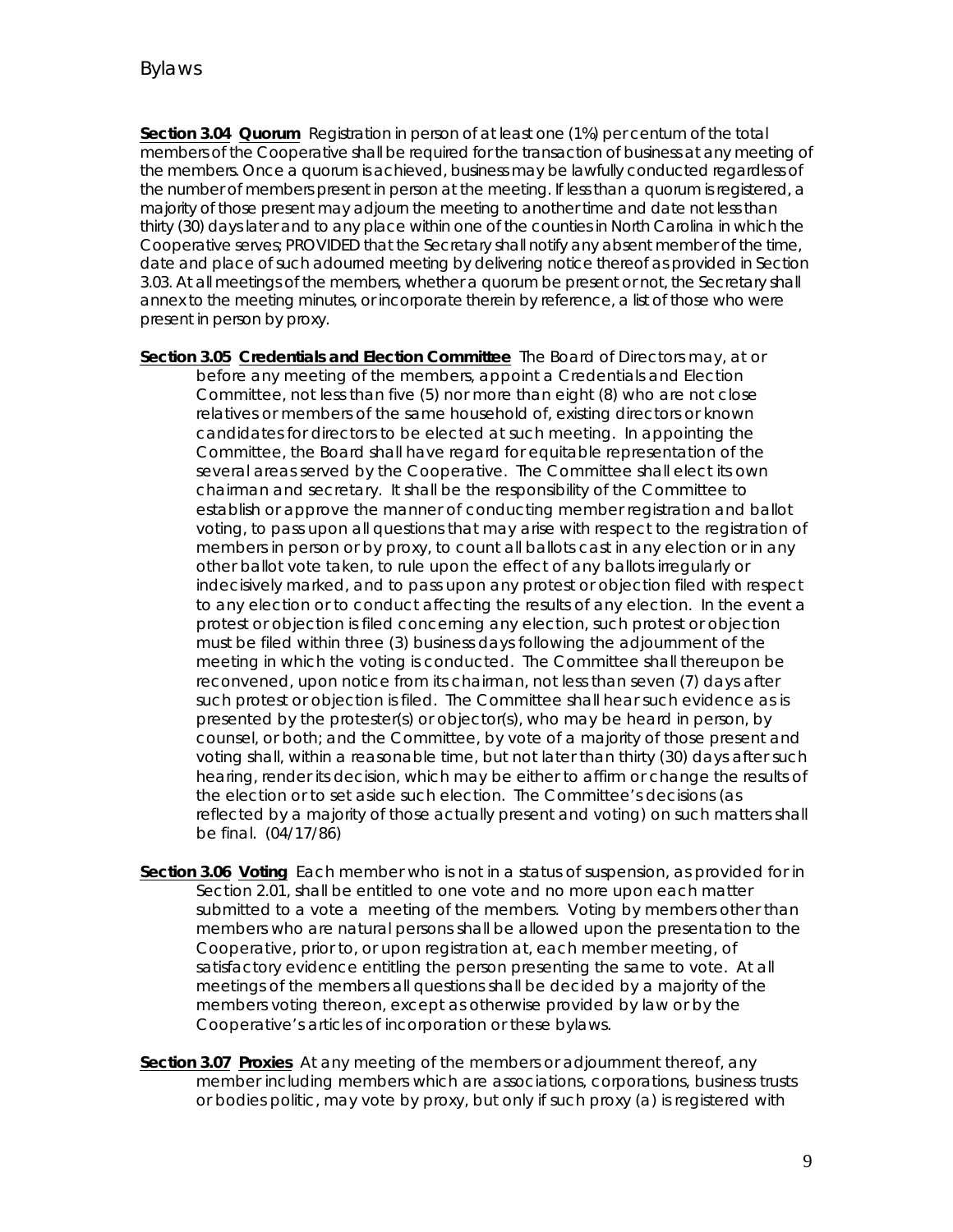the Secretary or his duly designated registrar prior to or at the time of the meeting or any adjournment thereof, or, if such proxy is to be voted upon any matter the carrying of which requires the affirmative votes of at least a clear majority of all the Cooperative's members, is registered with the Cooperative at its principal business office during office hours on or prior to the third business day next preceding the date of the meeting or any adjournment thereof, as the case may be, (b) is executed by the member in writing and designated the holder or alternate holder(s) thereof, which holder or alternate holder(s) shall be the member's spouse or an adult close relative (18 years or older) residing in the same household as the member (c) specified the particular meeting and/or adjournment thereof at which it is to be voted, and (d) is dated not more than ninety (90) days prior to the date of such meeting or any adjournment thereof: **PROVIDED,** that any mailed proxies not otherwise dated shall be deemed dated as postmarked if postmark is satisfactorily evidenced; **AND PROVIDED FURTHER,** that any proxy valid at any meeting shall be valid at any adjournment thereof unless the proxy itself specifies otherwise or is subsequently revoked by another proxy or by the presence in person of the member at such adjournment. A proxy may be unlimited as to the matters on which it may be voted or it may be restricted; a proxy containing no restriction shall be deemed to be unlimited. In the event a member executes two or more proxies for the same meeting or for any adjournment thereof, the most recently dated proxy shall revoke any proxy theretofore executed by him for such meeting or for such adjournment thereof, as the case may be; and if such proxies carry the same date and are held by different persons, none of them will be valid or recognized. The presence in person of a member at a meeting or any adjournment thereof shall revoke any proxy theretofore executed by him for such meeting or for such adjournment thereof, as the case may be, and he shall be entitled to vote in the same manner and with the same effect as if he had not executed a proxy. No person shall vote a proxy for more than one (1) member on any matter. (03/22/92)

- **Section 3.08 Order of Business** The order of business at the annual meeting of members, and, insofar as practicable or desirable at all other meetings of the members shall be essentially as follows:
	- (1) Report on the number of members present in person in order to determine the existence of a quorum;
	- (2) Reading of the notice of the meeting and proof of the due delivery thereof, or of the waiver or waivers of notice of the meeting, as the case may be;
	- (3) Reading of unapproved minutes of previous meetings and taking any necessary action thereon;
	- (4) Presentation and consideration of reports of officers, directors and committees;
	- (5) Election of directors;
	- (6) Unfinished business;
	- (7) New business; and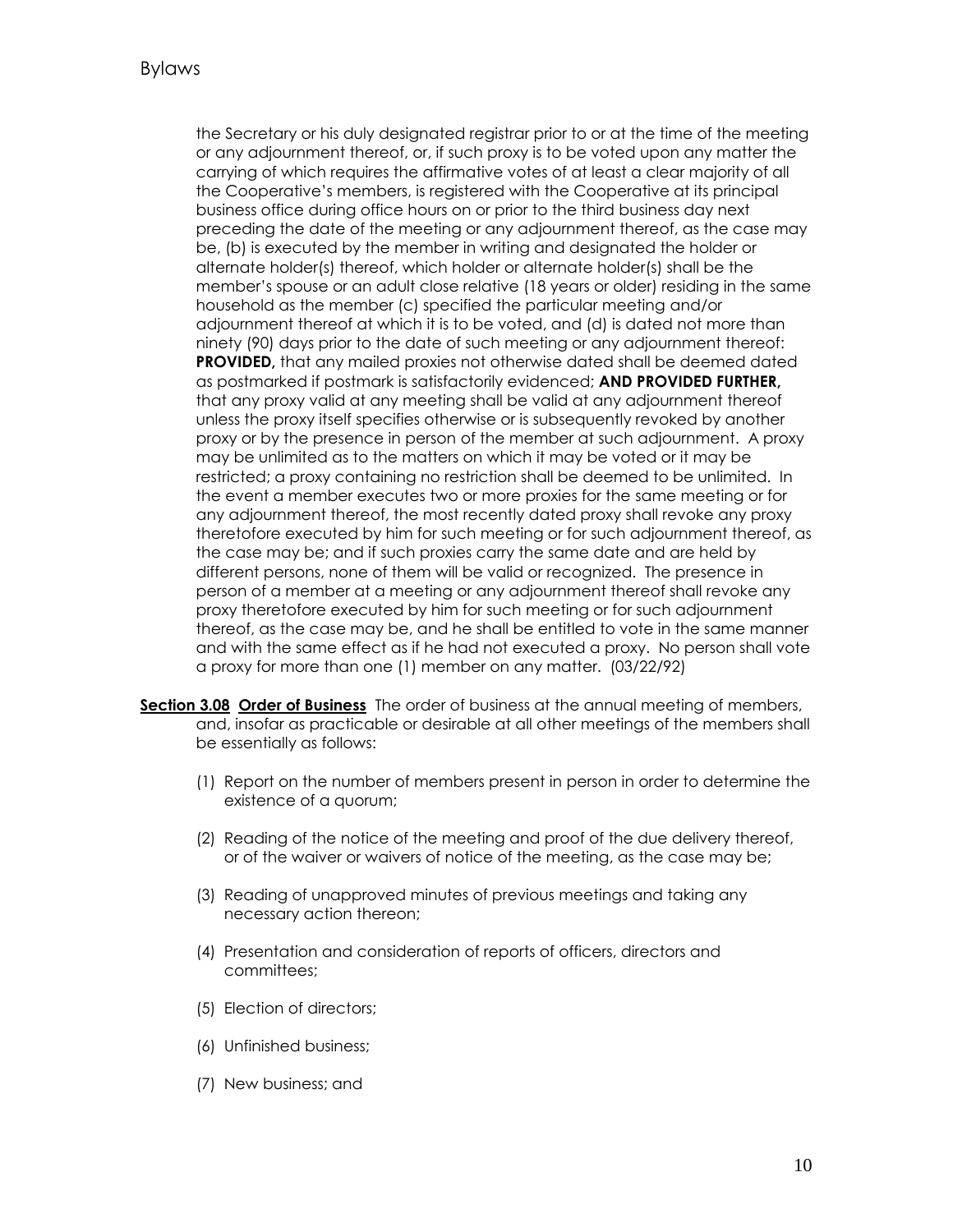## (8) Adjournment.

Notwithstanding the foregoing, the Board of Directors or the members themselves may from time to time establish a different order of business for the purpose of assuring the earlier consideration of and action upon any item of business the transaction of which is necessary or desirable in advance of any other item of business; **PROVIDED,** that no business other than adjournment of the meeting to another time and place may be transacted until and unless the existence of a quorum is first established.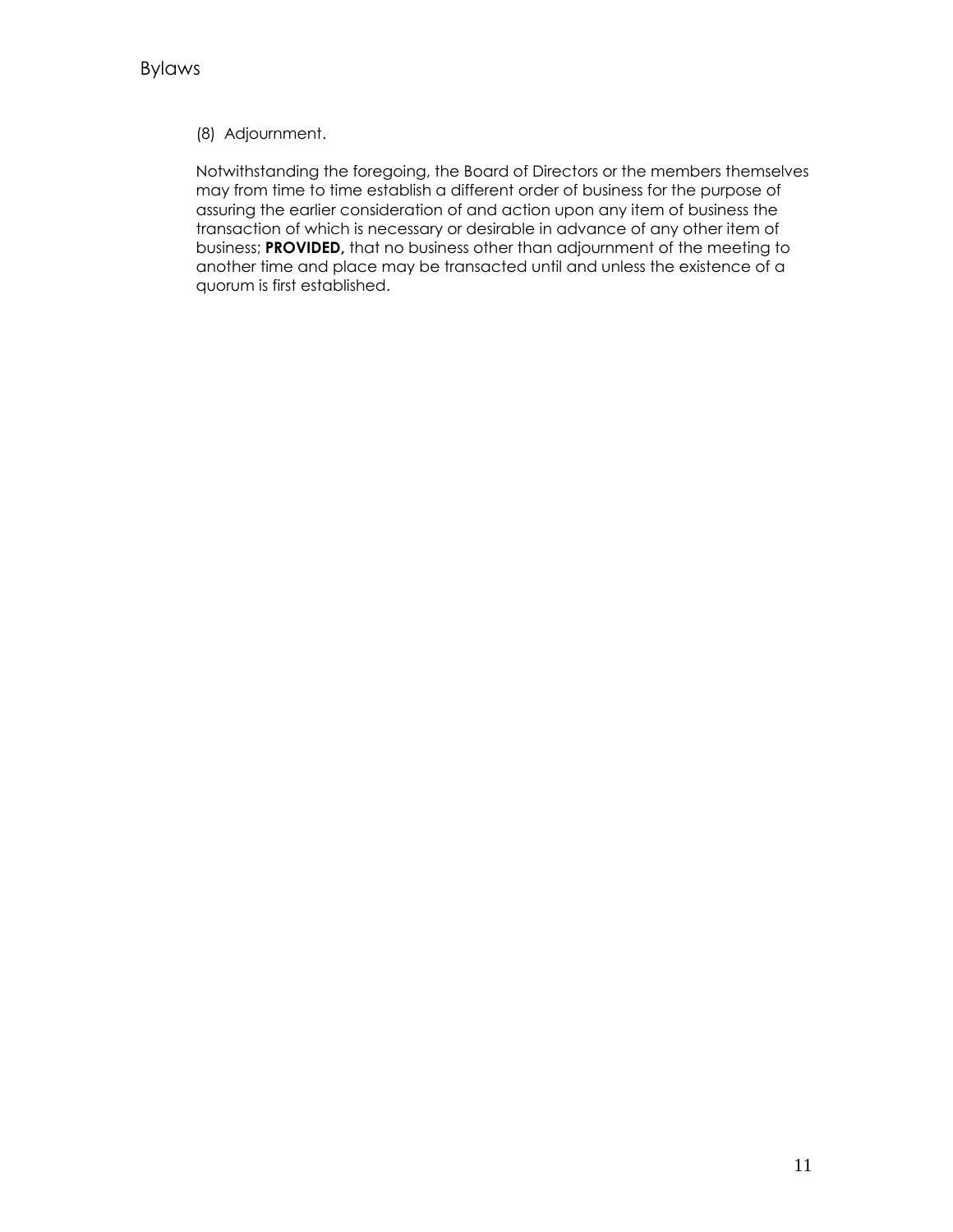#### **ARTICLE IV**

#### **DIRECTORS**

- **Section 4.01 General Powers** The business and affairs of the Cooperative shall be managed by a board of seven (7) directors, which shall exercise all the powers of the Cooperative except such as are by law or by the Cooperative's articles of incorporation or bylaws conferred upon or reserved to the members. (07/24/14)
- **Section 4.02 Qualifications** In order to become or to remain a director of the Cooperative, such person shall: (a) be at least 18 years of age at the time of initial appointment or election, and (b) be a member in good standing of the Cooperative, and (c) be receiving service from the Cooperative at such person's principal residence, and (d) be a resident of the district for which such person is appointed or elected to represent;

**PROVIDED,** no person shall be eligible to become or remain a director of the Cooperative who is or has ever been an employee of the Cooperative or who is a close relative of any incumbent director or employee of the Cooperative; **FURTHER PROVIDED**, no person shall be eligible to become or remain a director of, or to hold any other position of trust in, the Cooperative who is in any way employed by or financially interested in a competing enterprise or a business selling electric energy or supplies to the Cooperative, or a business primarily engaged in selling to, among others, the members of the Cooperative; provided, however, no person shall be ineligible to become or remain a director by reason of being financially interested in a business selling supplies, goods, or equipment to the Cooperative where such sales are the result of being the successful bidder where competitive bids were entertained by the Cooperative on a fair and impartial basis. Upon establishment of the fact that a nominee for director lack eligibility under this Section or as may be provided elsewhere in these bylaws, it shall be the duty of the chairman presiding at the meeting at which such nominee would otherwise be voted upon to disqualify such nominee. Upon the establishment of the fact that any person being considered for or already holding, a directorship or other position of trust in the Cooperative lacks eligibility under this Section, it shall be the duty of the Board of Directors to withhold such position from such person, or to cause him to be removed therefrom, as the case may be. Nothing in this Section contained shall, or shall be construed to, affect in any matter whatsoever the validity of any action taken at any meeting of the Board of Directors, unless such action is taken with respect to a matter which is affected by the provisions of this Section and in which one or more of the directors have an interest adverse to that of the Cooperative. (05/27/93)(02/19/15)

**PROVIDED FURTHER,** that no person shall become a director or remain a director if he is a holder of a full-time elected public office in which a salary in excess of \$1,000.00 per year is paid. (12/18/97)

**Section 4.03 Election** At each annual meeting of the members, directors shall be elected by secret ballot (which balloting may be done by voting machine), by the members and, except as set forth in the provisions in Section 4.02, from among those members who are natural persons: **PROVIDED THAT,** when the number of nominees does not exceed the number of directors to be elected from a particular Directorate District, and if there is no objection, balloting may be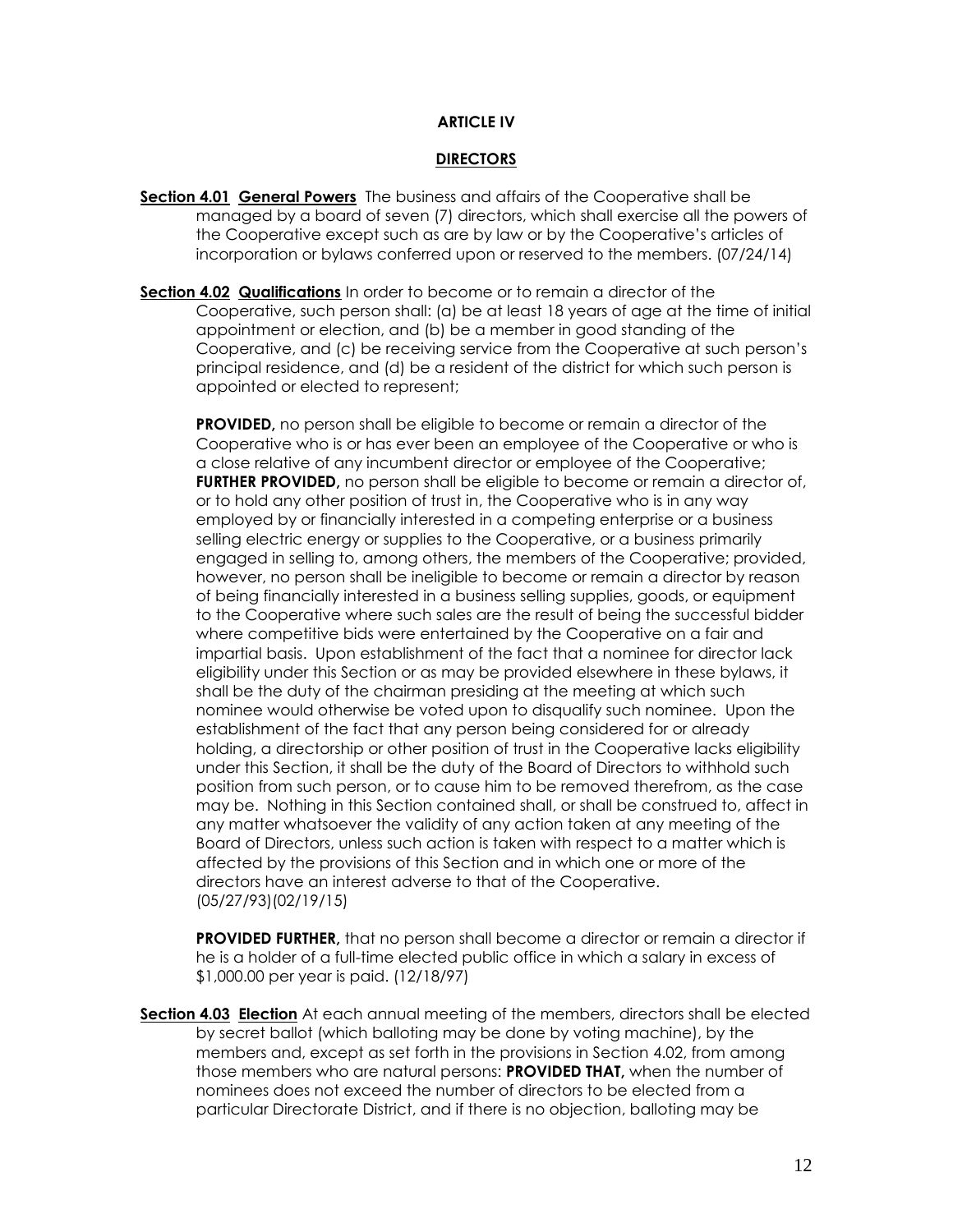dispensed with in respect of that particular election and voting may be conducted in any other proper manner. Directors shall, unless the members determine otherwise in advance of the initial balloting, be elected by a plurality vote of the members. Drawing by lot shall resolve, where necessary, any tie votes.

- **Section 4.04 Tenure** Directors shall be so nominated and elected that three (3) shall be elected for three-year (3) terms at an annual members' meeting, three (3) shall be elected for three-year (3) terms at the next succeeding annual members' meeting and one (1) shall be elected for three-year (3) terms at the next succeeding annual members' meeting, and so forth: **PROVIDED,** that the terms of no two Directors from the same Directorate District shall coincide. Upon their election, directors shall, subject to the provisions of these bylaws with respect to the removal of directors, serve until the conclusion of the Annual Meeting of Members in the year in which their terms expire. If for any reason an election of directors shall not be held at an annual meeting of the members duly fixed and called pursuant to these bylaws, such election may be held at an adjournment of such meeting or at a subsequently held special, or at the next annual meeting of members. Failure of an election for a given year shall allow the incumbents whose directorship would have been voted on to hold over only until the next members' meeting at which a quorum is present. (10/09/86)(07/24/14)
- **Section 4.05 Directorate Districts** Directors shall be so nominated and elected that, the Board shall be comprised of one (1) director from each of the following seven (7) Directorate Districts: E-1, E-2, E-3, E-4, E-5, M-1, and P-1 as shown on the map attached to these bylaws and described in the thereto attached narrative description of each such area. (04/23/92)(09/01/08)(7/24/14)
- **Section 4.06 Nominations** It shall be the duty of the Board of Director to appoint not less than thirty (30)business days nor more than ninety (90) business days before the date of a meeting the members at which directors are to be elected, a Committee on Nominations consisting of seven (7) persons who are members of the Cooperative, but are not incumbent directors or close relatives of such directors or of known candidates to become directors, and who are so selected that each of the Cooperative's Directorate Districts shall have one member thereon. The Committee shall prepare and post at the principal office of the Cooperative at least twenty (20) days before the meeting a list of nominations for directors to be elected, listing separately the nominee or nominees with respect to each Directorate District from which a director must or may, pursuant to this Article, be elected at the meeting. The Committee may include more nominees than there are to be elected, but it shall show clearly which nominees are opposed with respect to the same Directorate District. Any fifteen (15) or more members of the Cooperative, acting together, may make additional nominations in writing over their signatures in like manner listing the nominees separately with respect to the Directorate Districts from which they are nominated, not less than thirty (30) business days prior to the meeting, and received at the Cooperative office by 5:00 p.m., and the Secretary shall post such nominations at the same place where the list of nominations made by the Committee is posted. Petitions of nominees for director shall be signed only by members who reside in the same Directorate District as the nominee whose name appears on the petition. The Secretary shall mail to the members with the notice of the meeting, or separately, but at least seven (7) days prior to the meeting, a statement of the directors to be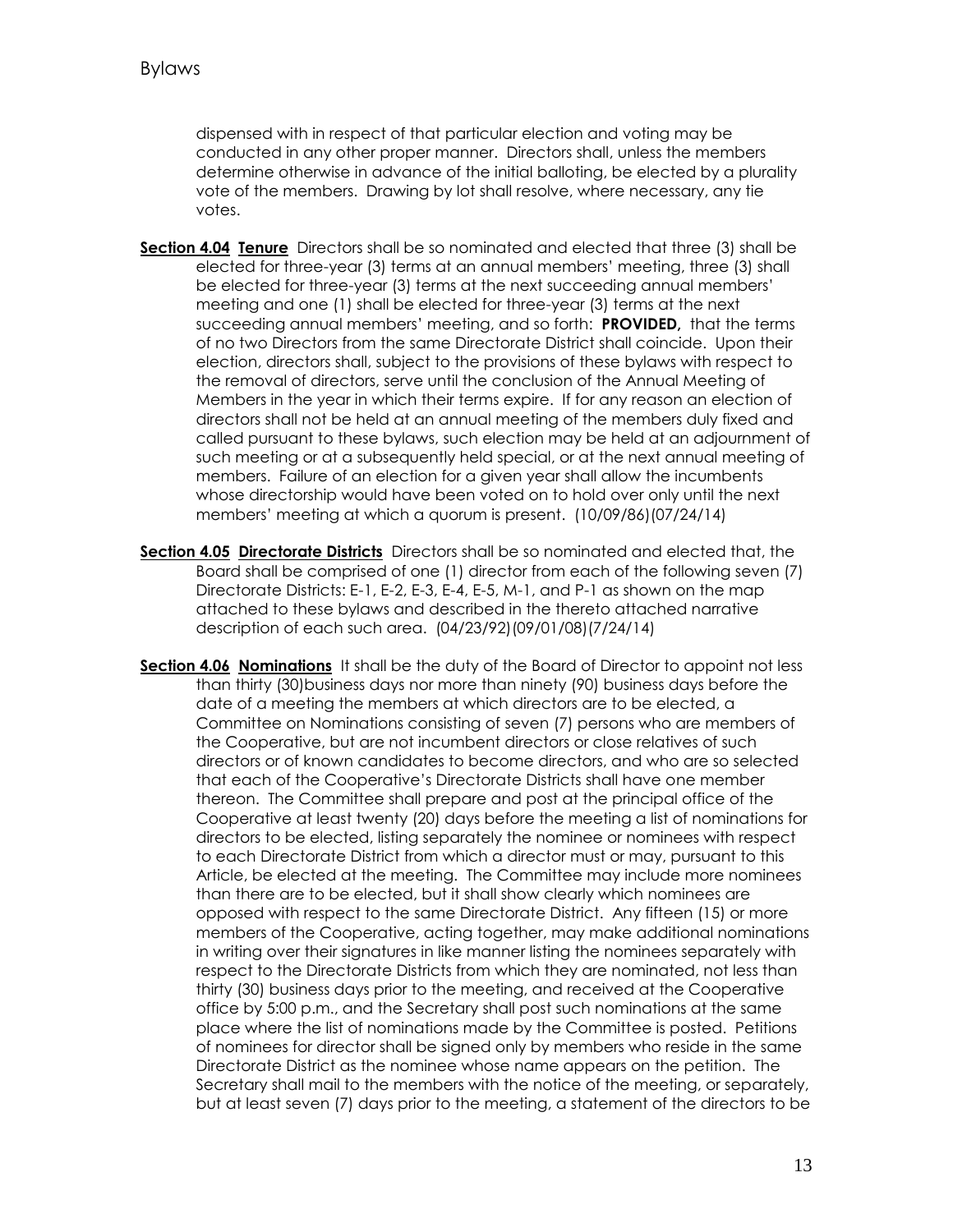elected from the particular Directorate Districts, and the names and addresses of all nominees for each such district, showing separately those nominated by the Committee and those nominated by petition, if any. Persons nominated by the Committee or timely by petition shall be entitled to have their names printed on the ballot, which shall state which nominees were nominated by the Committee and which were nominated by petition. Notwithstanding the provisions contained in this Section, failure to comply with any of such provisions shall not affect in any manner whatsoever the validity of any action taken by the Board of Directors after the election of directors. The Committee's decisions as reflected by a majority of those actually present and voting on such matters shall be final. (93/22/92) (05/27/93) (06/26/97) (05/02/12) (11/21/13)

- **Section 4.07 Voting for Directors: Validity of Board Action** In the election of directors each member shall be entitled to cast the number of votes (but not cumulatively) which corresponds to the number of directors to be elected.
- **Section 4.08 Removal of Directors by Members** Any member may bring charges for cause against a director and, by filing with the Secretary such charges in writing together with a petition signed by not less than one and one-half per centum (1- 1/2%) of the Cooperative's members may request the removal of such director by reason thereof. Such director shall be informed in writing of the charges at least twenty (20) days prior to the meeting of the members at which the charges are to be considered and shall have opportunity at the meeting to be heard in person or by counsel and to present evidence in respect of the charges; and the member or members bringing the charges against him shall have the same opportunity. The question of the removal of such director shall be considered and voted upon at such meeting and any vacancy created by such removal may be filled by vote of the members at such meeting without compliance of the foregoing provisions with respect to nominations: **PROVIDED,** that the newly elected director shall be for the same District Directorship as was the director whose office he succeeds.
- **Section 4.09 Vacancies** Subject to the provisions of these bylaws with respect to the filing of vacancies caused by the removal of directors by the members, by removal of the Board of Directors, by resignation of a board member or by death of a board member; a vacancy occurring in the Board of Directors shall be filled by affirmative vote of a majority of the remaining directors or by holding a Special Election at the next Annual Meeting of Members in March. The nomination process shall follow the provisions set forth in Section 4.06 of these bylaws. A director thus elected shall serve out the unexpired term of the director whose office was originally vacated: **PROVIDED,** that such a director, shall be for the same Directorate District as was the director whose office was vacated.
- **Section 4.10 Compensation; Expenses** For their services as such, directors shall receive such compensation, which may include insurance benefits, as is fixed by resolution of the Board of Directors. For the performance of their duties, directors shall also receive advancement or reimbursement of any travel and out-ofpocket expenses actually, necessarily, and reasonably incurred, in accordance with the Cooperative's established policies. No director shall receive compensation for serving the Cooperative in any other capacity, nor shall any close relative of a director receive compensation for serving the Cooperative, unless, the payment and amount of such compensation shall be specifically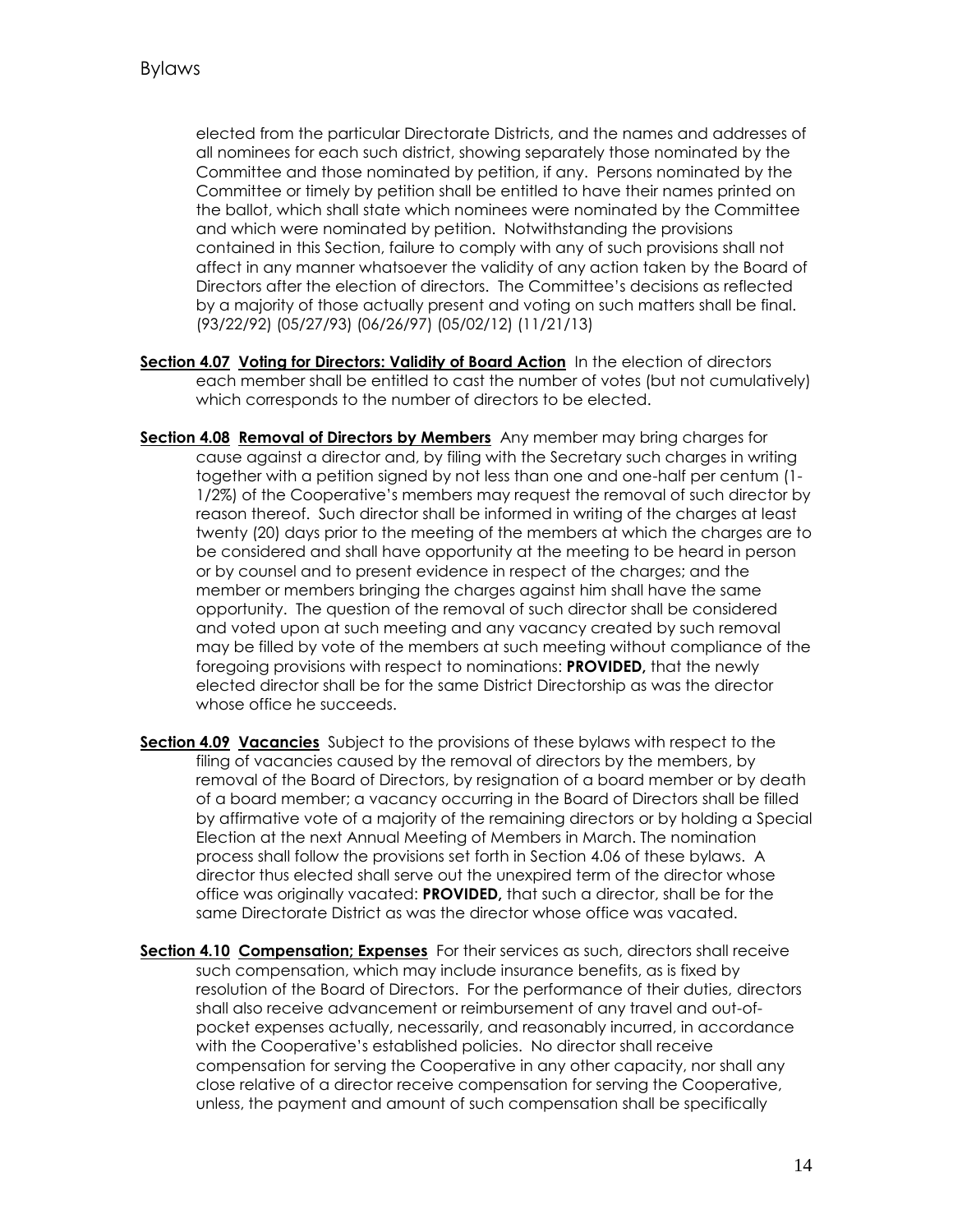authorized by a vote of the members or such payment and amount shall be specifically authorized by the remaining directors upon their certification of such as an unusual situation deserving special consideration: **PROVIDED,** that a director who is also an officer of the Board, and who as such officer performs regular or periodic duties of a substantial nature for the Cooperative in its fiscal affairs, may be compensated in such amount as shall be fixed and authorized in advance of such service by the remaining directors. Per diem expenses shall be paid directors for attending the Annual Meeting of Members, but no director shall be paid more than one per diem per day. (11/14/85)

- **Section 4.11 Rules, Regulations, Rate Schedules and Contracts, Security Deposits, and Contribution In-Aid-of Construction** The Board of Directors shall have power to make, adopt, amend, abolish, and promulgate such rules, regulations, rate schedules, contracts, security deposits, and contributions in-aid-of-construction, not inconsistent with law or the Cooperative's articles of incorporation or bylaws, as it may deem advisable for the management, administration and regulation of the business affairs of the Cooperative.
- **Section 4.12 Accounting System and Reports** The Board of Directors shall cause to be established a complete accounting system of the Cooperative's financial operations and condition, and shall after the close of each fiscal year, cause to be made a full, complete and independent audit of the Cooperative's accounts, books and records, reflecting operations during, and financial condition as of the end of, such year. A full and accurate summary of such audit report shall be submitted to the members at or prior to the succeeding annual meeting of the members or as soon thereafter as the report is available from the independent auditor. (04/23/92)

#### **Section 4.13 This Section deleted January 9, 1989.**

**Section 4.14 Director Emeritus** Any director who is a member of the Board of Directors may be nominated by the Nominating Committee as a Director Emeritus. Such nomination shall be submitted to the next meeting of the members along with other nominations as herein provided. Upon election by the members, such duly elected Director Emeriti may serve in that capacity for life. (04/23/92)

Directors Emeriti shall not be members of the Board of Directors and shall serve in an advisory capacity only. They may attend meetings of the Board of Directors upon invitation by the Board, may be given notice of such meetings, may be compensated as fixed by the Board, but shall not be entitled , as a matter of right, to such notice or compensation, but may enter into discussions at such meetings but shall have no right to vote thereat and shall not be charged with the responsibilities nor be subject to the liabilities of directors.

**Section 4.15 "Close Relative" Defined** As used in these bylaws, "close relative" means a person who is a spouse, child, grandchild, parent, brother, sister, aunt, uncle, nephew or niece by blood, or an in-law of the principal. (05/17/84)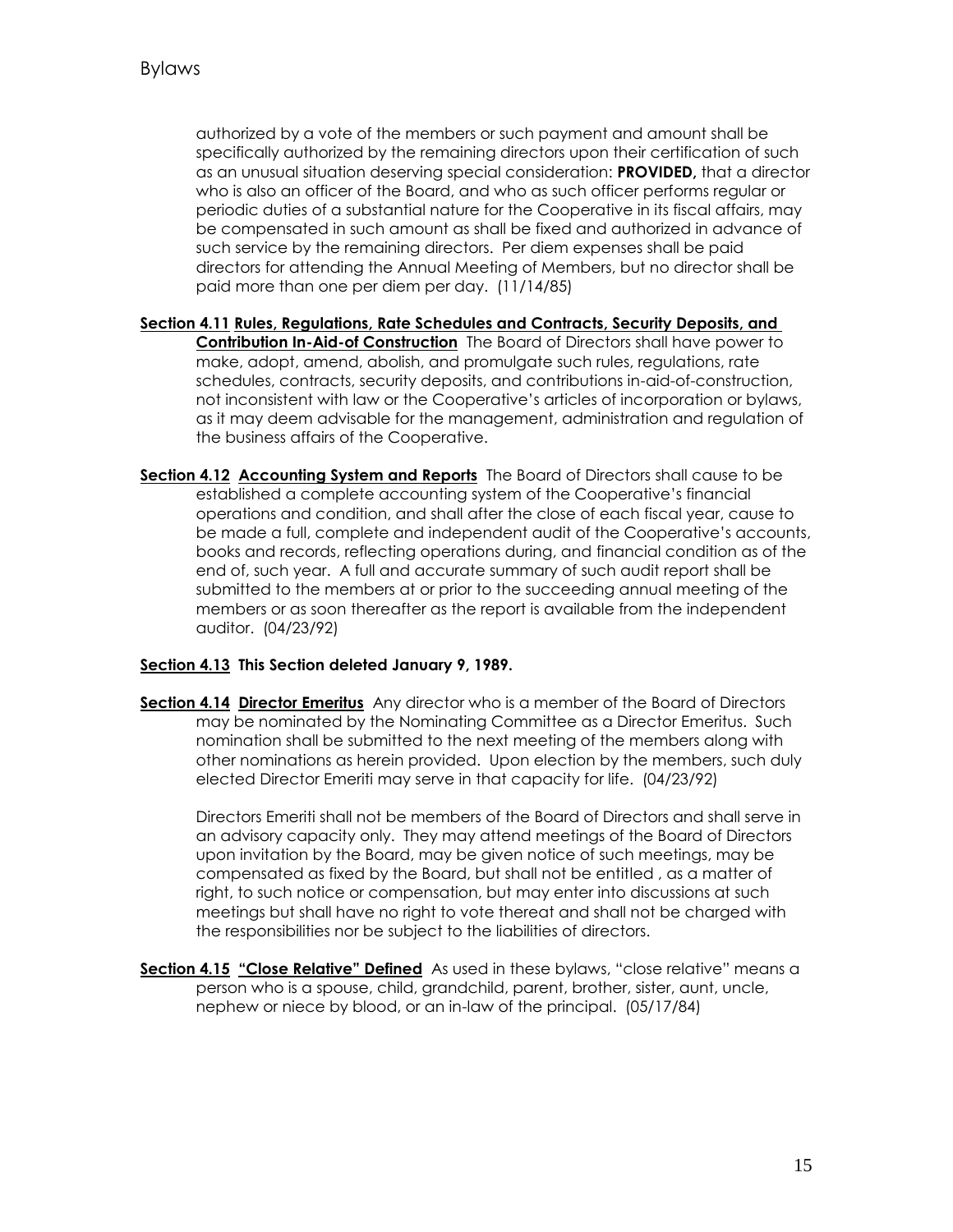#### **ARTICLE V**

#### **MEETING OF DIRECTORS**

- **Section 5.01 Regular Meetings** A regular meeting of the Board of Directors shall be held, without notice, immediately after the adjournment of the annual meeting of members. A regular meeting of the Board of Directors shall also be held monthly at such date, time, and place in Edgecombe County, North Carolina as the Board of Directors may provide by resolution. At least once a quarter, the regular meeting will be preceded by an afternoon session in which the Board will have discussions and receive reports and information only. Except when business to be transacted thereat shall require special notice, such regular monthly meeting may be held without notice other than such resolution fixing the date, time, and place thereof: **PROVIDED,** that any director absent from any meeting of the Board at which such resolution initially determines or makes any change in the date, time or place of a regular meeting shall be entitled to receive written notice of such determination or change at least five (5) days prior to the next meeting of the Board. (05/23/91)
- **Section 5.02 Regular Meetings** Special meetings of the Board of Directors may be called by Board resolution, by the President, or by any three (3) directors, and it shall thereupon be the duty of the Secretary to cause notice of such meeting to be given as hereinafter provided in Section 5.03. The President or the directors calling the meeting shall fix the date, time and place for the meeting, which shall be held in Edgecombe County, North Carolina, unless all directors consent to its being held in some other place in North Carolina, or elsewhere.
- **Section 5.03 Notice of Directors' Meetings** Written notice of the date, time, place and purpose or purposes of any special meeting of the board, and when the business to be transacted thereat shall require such of any regular meeting of the board, shall be delivered to each director not less than (5) days prior thereto, either personally or by mail, by or at the direction of the Secretary or, upon his default in this duty, by him or those calling it in the case of a special meeting or by any other director or officer in the case of a meeting whose date, time, and place have already been fixed by Board resolution. The attendance of a director at any meeting of the Board shall constitute a waiver of notice of such meeting unless such attendance shall be for the express purpose of objecting to the transaction of any business, or of one or more items of business, on the ground that the meeting shall have not been lawfully called or convened. (11/08/84)
- **Section 5.04 Quorum** The presence of a majority of the directors in office shall be required for the transaction of business, and the affirmative votes of at least a majority of the directors present shall be required for any action to be taken; **PROVIDED,** that a director who by law or these bylaws is disqualified from voting on a particular matter shall not, with respect to consideration and action upon that matter, be counted in determining the number of directors in office; **AND PROVIDED FURTHER,** that if less than a quorum be present at a meeting, a majority of the directors present may adjourn the meeting from time to time, but shall cause the absent directors to be duly and timely notified of the time and place of such adjourned meeting.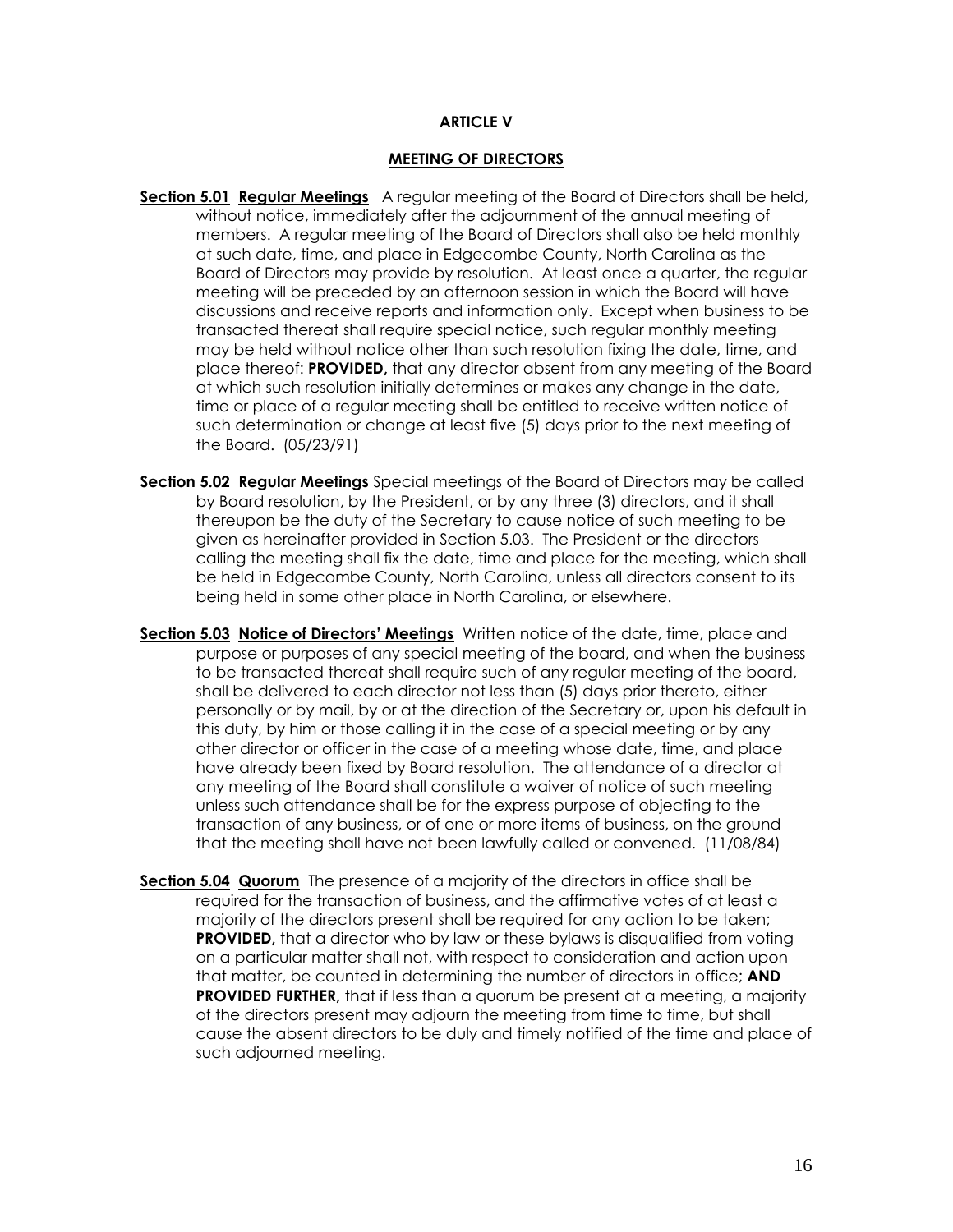#### **ARTICLE VI**

#### **OFFICERS; MISCELLANEOUS**

- **Section 6.01 Number and Title** The officers of the Cooperative shall be a President, Vice President, Secretary, Treasurer and such other officers as may from time to time be determined by the Board of Directors. The offices of Secretary and Treasurer may be held by the same person.
- **Section 6.02 Election and Term of Office** The officers named in Section 6.01 shall be elected by written ballot, annually and without prior nomination, by and from the Board of Directors at the first meeting of the Board held after each annual meeting of members. The attorney shall preside over the election in which written ballots will be cast for the election of each officer. The manager and assistant secretary shall act as judges in the vote count, along with the attorney, If the election of such officers shall not be held at such meeting, it shall be held as soon thereafter as conveniently may be. Each such officer shall hold office until the meeting of the Board first held after the next succeeding annual meeting of the members, subject to the provisions of the bylaws with respect to the removal of directors by the members and to the removal of officers by the Board of Directors. Any other officers may be elected by the Board from among such persons, and with such title, tenure, responsibilities, and authorities as the Board of Directors may from time to time deem advisable. (05/23/91) (01/29/98)
- **Section 6.03 Removal** Any officer, agent or employee elected or appointed by the Board of Directors may be removed by the Board whenever in its judgment the best interest of the Cooperative will thereby be served: **PROVIDED,** however, that the Board of Directors shall be obligated to honor the terms of any employment contract previously entered into by the existing or a prior Board of Directors.
- **Section 6.04 Vacancies** A vacancy in any office elected by the Board of Directors shall be filled by the Board for the unexpired portion of the term.

#### **Section 6.05 President—**

- (a) shall be the principal executive officer of the Cooperative and shall preside at all meetings of the Board of Directors and, unless determined otherwise by the Board of Directors at all meetings of the members.
- (b) shall sign, with the secretary, certificates of membership, the issue which shall been authorized by resolution of the Board of Directors, and may sign any deeds, mortgages, deeds of trust, notes, bonds, contracts, or other instruments authorized by the Board of Directors to be executed, except in cases in which the signing and execution thereof shall be expressly delegated by the Board of Directors or by these bylaws to some other officer or agent of the Cooperative, or shall be required by law to be otherwise signed or executed; and
- (c) in general shall perform all duties incident to the office of President and such other duties as may be prescribed by the Board of Directors from time to time.
- **Section 6.06 Vice President** In the absence of the President, or in the event of his inability or refusal to act, the Vice President shall perform the duties of the President, and when so acting shall have all the powers of and be subject to all the restrictions upon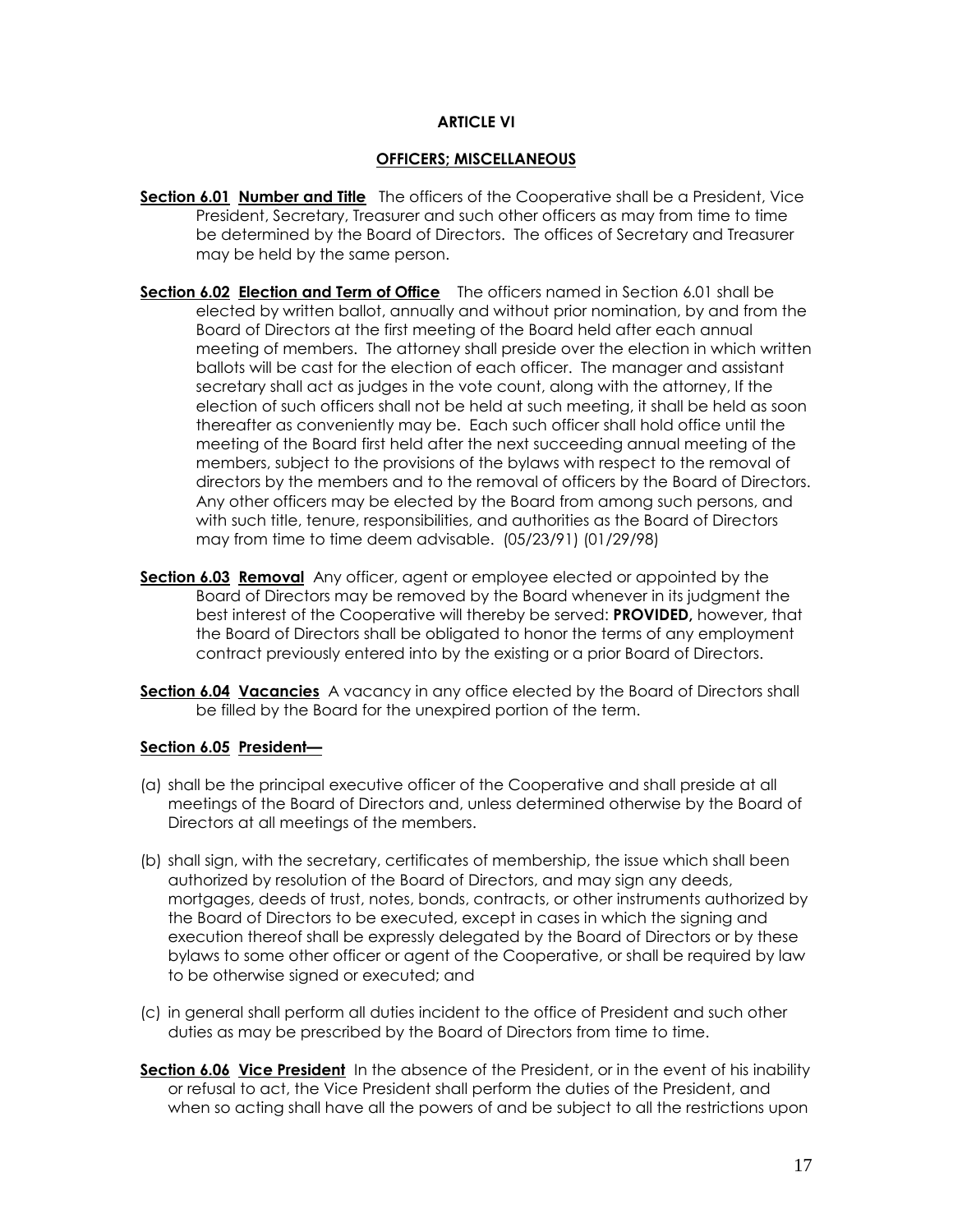the President; and shall perform such other duties as from time to time may be assigned to him by the Board of Directors.

#### **Section 6.07 Secretary** The Secretary shall –

- (a) keep the minutes of meetings of the members and the Board of Directors in one or more books provided for that purpose;
- (b) see that all notices are duly given in accordance with these bylaws or as required by law;
- (c) be custodian of the corporate records and of the seal of the Cooperative and see that the seal of the Cooperative is affixed to all certificates of membership prior to the issue thereof and to all documents, the execution of which on behalf of the Cooperative under its seal is duly authorized in accordance with the provisions of these bylaws or is required by law;
- (d) keep a register of the post office address of each member which address shall be furnished to the Cooperative by such member;
- (e) sign with the President certificates of membership the issue of which shall have been authorized by resolution of the Board of Directors;
- (f) have general charge of the books of the Cooperative in which a record of the members is kept;
- (g) keep on file at all times a complete copy of the Cooperative's articles of incorporation and of its bylaws, together with all amendments thereto, which copies shall always be open to the inspection of any member, and at the expense of the Cooperative, forward a copy of such documents and of all amendments thereto upon request to any member; and
- (h) in general perform all duties incident to the office of Secretary and such other duties as from time to time may be assigned to him by the Board of Directors.

#### **Section 6.08 Treasurer** The Treasurer shall—

- (a) have charge and custody of and be responsible for all funds and securities of the Cooperative;
- (b) receive and give receipts for monies due and payable to the Cooperative from any source whatsoever, and deposit or invest all such monies in the name of the Cooperative in such bank or banks or securities as shall be selected in accordance with the provisions of these bylaws, and
- (c) in general perform all the duties incident to the office of Treasurer, and such other duties as from time to time may be assigned to him by the Board of Directors.
- **Section 6.09 Delegation of Secretary's and Treasurer's Responsibilities** Notwithstanding the duties, responsibilities and authorities of the Secretary and of the Treasurer hereinbefore provided in Section 6.07 and 6.08, the Board of Directors by resolution may except as otherwise limited by law, delegate, wholly or in part, the responsibility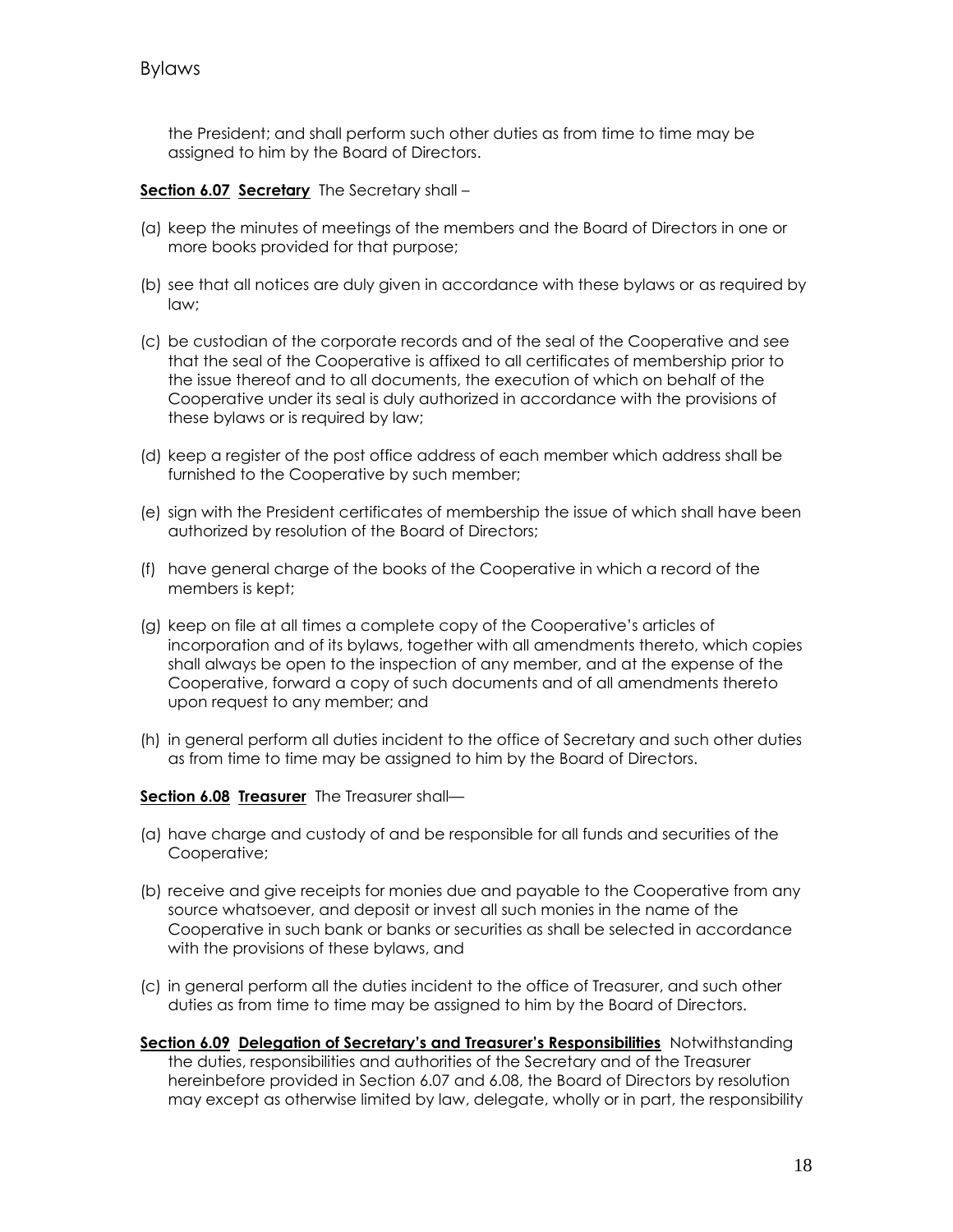for, and the regular or routine administration of, one or more of such officers' such duties to one or more agents, other officers or employees of the Cooperative who are not directors. To the extent that the Board does so delegate with respect to either such officer, that officer as such shall be released from such duties, responsibilities and authorities.

- **Section 6.10 Chief Executive Officer and Executive Vice President** The Board of Directors shall appoint a chief executive officer, who may also be designated as executive vice president, and who may be, but who shall not be required to be, a member of the Cooperative. He shall perform such duties as the Board of Directors may from time to time require of him and shall have such authority as the Board of Directors may from time to time vest in him.
- **Section 6.11 Bonds** The Board of Directors shall require the treasurer and any other officer, agent or employee of the Cooperative charged with responsibility for the custody of any of its funds or property to give bond in such sum and with surety as the Board of Directors shall determine. The Board of Directors in its discretion may also require any other officer, agent, or employee of the Cooperative to give bond in such amount and with such surety as it shall determine.
- **Section 6.12 Compensation** The compensation, if any, of any officer, agent, or employee who is also a director or close relative of a director shall be determined as provided in Section 4.10 of these bylaws, and the powers, duties and compensation of any other officers, agents and employees shall be fixed by the Board of Directors.
- **Section 6.13 Reports** The officers of the Cooperative shall submit at each annual meeting of the members' reports covering the business of the Cooperative for the previous fiscal year and showing the condition of the Cooperative at the close of such fiscal year.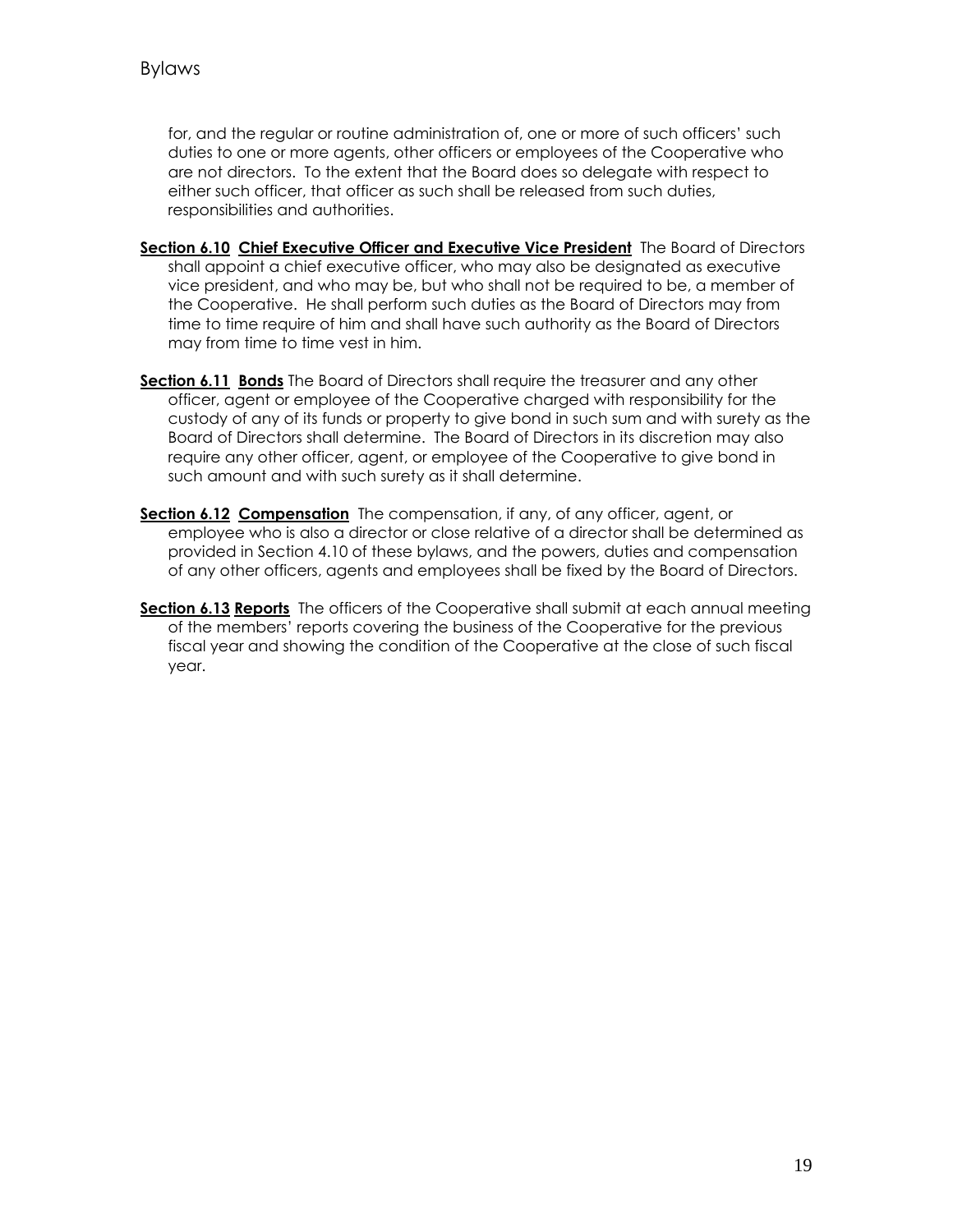#### **ARTICLE VII**

#### **CONTRACTS, CHECKS, AND DEPOSITS**

- **Section 7.01 Contracts** Except as otherwise provided in these bylaws, the Board of Directors may authorize any Cooperative officer(s), agent(s), or employee(s) to enter into any contract or execute and deliver any instrument in the name and on behalf of the Cooperative, and such authority may be general or confined to specific instances.
- **Section 7.02 Checks, Drafts, etc.** All checks, drafts, or other orders for payment of money, and all notes, bonds or other evidenced of indebtedness, issued in the name of the Cooperative shall be signed by such officer(s), agent(s), or employee(s) of the Cooperative and in such manner as shall from time to time be determined by resolution of the Board of Directors.
- **Section 7.03 Deposits; Investments** All funds of the Cooperative shall be deposited or invested from time to time to the credit of the Cooperative in such bank or banks or in such financial securities or institutions as the Board of Directors may select.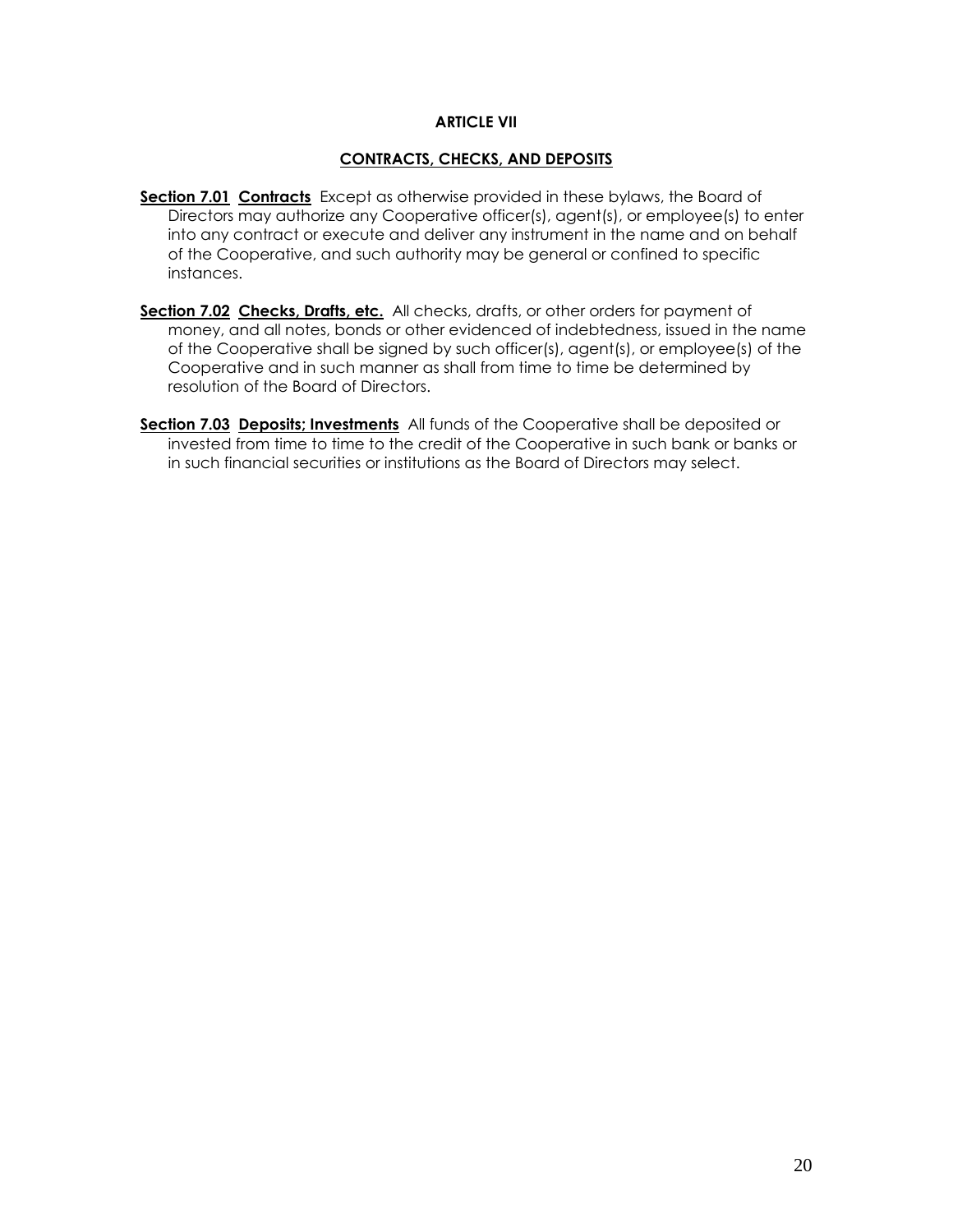#### **ARTICLE VIII**

#### **MEMBERSHIP CERTIFICATES**

- **Section 8.01 Certification of Membership** Membership in the Cooperative may, if the Board so resolves, be evidenced by a certificate of membership, which shall be in such form and shall contain such provisions as shall be determined by the Board of Directors not contrary to, or inconsistent with, the Cooperative articles of incorporation or its bylaws. Such certificate, if authorized to be issued by the Board, shall be signed by the President and Secretary, and the corporate seal shall be affixed thereto or a facsimile thereof printed thereon; **PROVIDED,** that the signatures of the President and Secretary may be imprinted by facsimile thereon.
- Section 8.02 Issue of Membership Certificates No membership certificate shall be issued for less than the membership fee fixed by these bylaws, nor until such membership fee has been fully paid.
- **Section 8.03 Lost Certificate** In case of a lost, destroyed or mutilated certificate, a new certificate may be issued therefor upon such terms and such indemnity to the Cooperative as the Board of Directors may prescribe.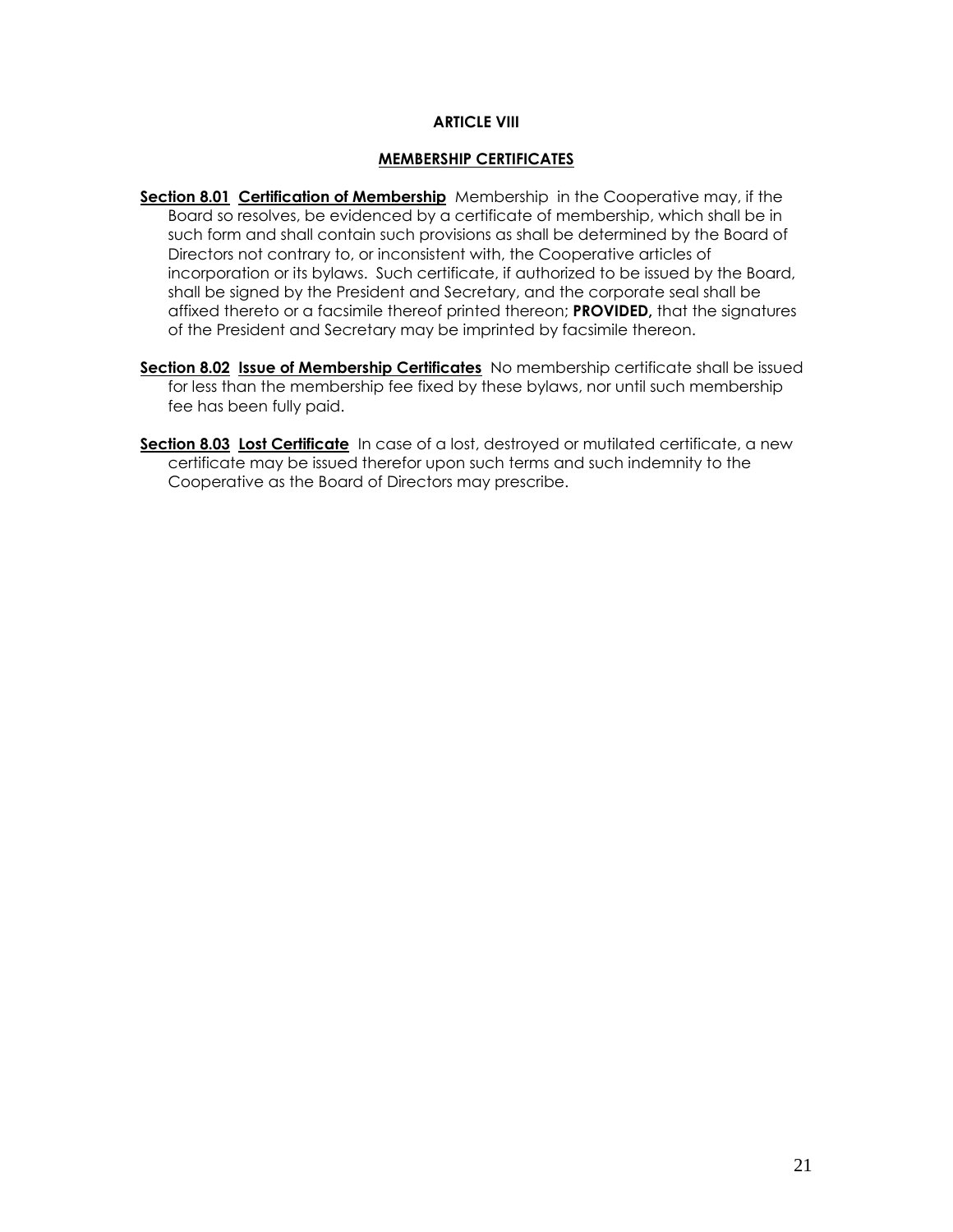#### **ARTICLE IX**

#### **NON-PROFIT OPERATION**

**Section 9.01 Interest or Dividends on Capital Prohibited** The Cooperative shall at all times be operated on a cooperative non-profit basis for the mutual benefit of its patrons. No interest or dividends shall be paid or payable by the Cooperative on any capital furnished by its patrons.

**Section 9.02 Patronage Capital in Connection With Furnishing Electric Energy** In the furnishing of electric energy the Cooperative's operations shall be so conducted that all patrons will through their patronage furnish capital for the Cooperative. In order to induce patronage and to assure that the Cooperative will operate on a non-profit basis, the Cooperative is obligated to account on a patronage basis to all its patrons for all amounts received and receivable from the furnishing of electric energy in excess of operating costs and expenses properly chargeable against the furnishing of electric energy. All such amounts in excess of operating costs and expenses at the moment of receipt by the Cooperative are received with the understanding that they are furnished by the patrons as capital. The Cooperative is obligated to pay by credits to a capital account for each patron all such amounts in excess of operating costs and expenses. The books and records of the Cooperative shall be set up and kept in such a manner that at the end of each fiscal year the amount of capital, if any, so furnished by each patron is clearly reflected and credited in an appropriate record to the capital account of each patron, and the Cooperative shall within a reasonable time after the close of the fiscal year notify each patron of the amount of capital so credited to this account; **PROVIDED,** that individual notices of such amounts furnished by each patron shall not be required if the Cooperative notifies all patrons of the aggregate amount of such excess and provides clear explanation of how each patron may compute and determine for himself the specific amount of capital so credited to him. All such amounts credited to the capital account of any patron shall have the same status as though they had been paid to the patron in cash in pursuance of a legal obligation to do so and the patron had then furnished the Cooperative corresponding amounts for capital.

All other amounts received by the Cooperative from its operations in excess of cost and expenses shall, insofar as permitted by law, be (a) used to offset any losses incurred during the current or any prior fiscal year and (b) to the extent not needed for that purpose, allocated to its patrons on a patronage basis, and any amount so allocated shall be included as a part of the capital credited to the accounts of patrons, as herein provided.

In the event of dissolution or liquidation of the Cooperative, after all outstanding indebtedness of the Cooperative shall have been paid, outstanding capital credits shall be retired without priority on a pro rata basis before any payments are made on account of property rights of members. If, at any time prior to dissolution or liquidation, the Board of Directors shall determine that the financial condition of the Cooperative will not be impaired thereby, the capital then credited to the patrons' accounts may be retired in full or in part. **PROVIDED,** however, that the Board of Directors shall have the power to adopt rules providing for the separate retirement of that portion "power supply or other service or supply portion" of capital credited to the accounts of patrons which corresponds to capital credited to the account of the Cooperative by an organization furnishing electric service or any other service or supply to the Cooperative. Such rules shall (a) establish a method for determining the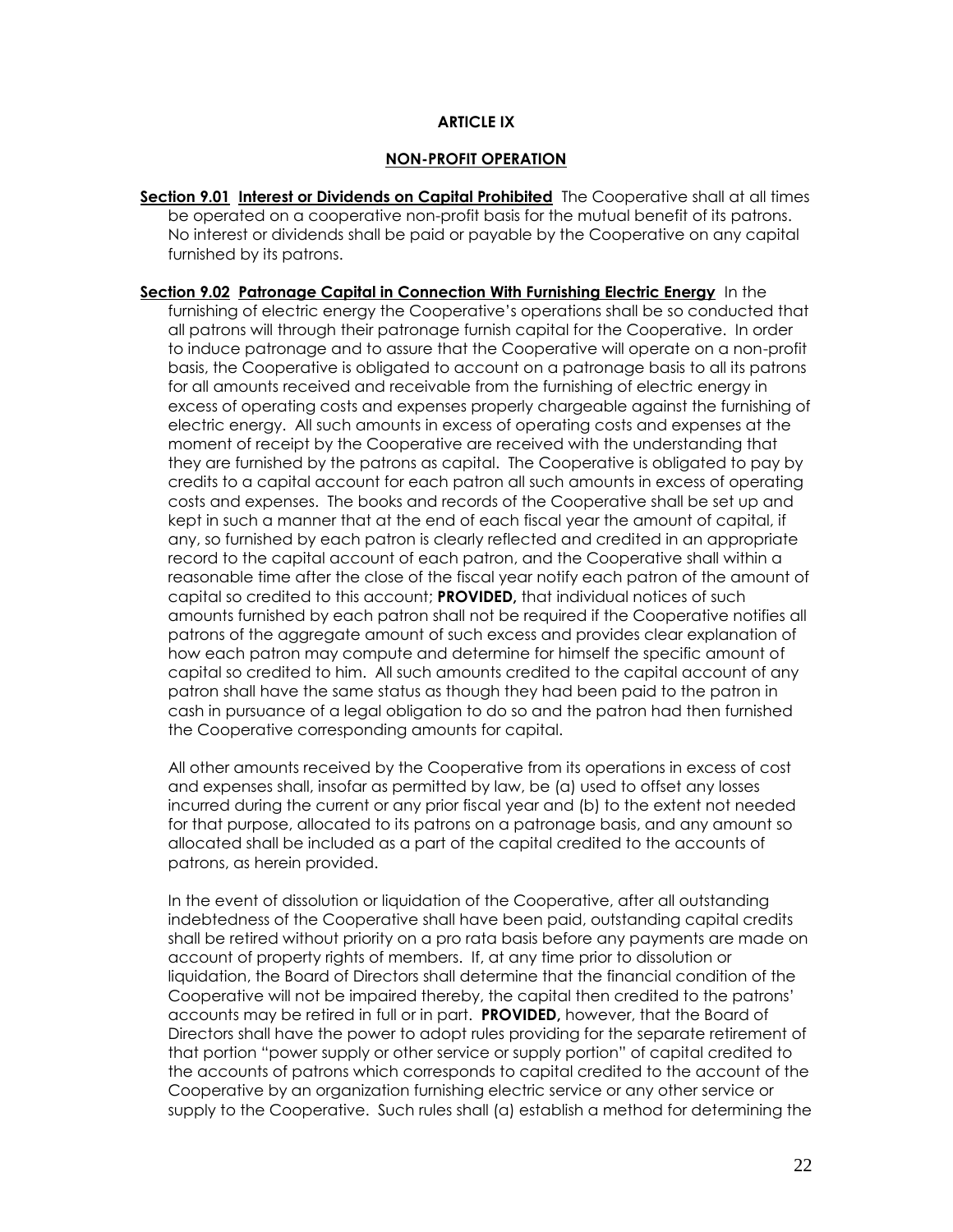portion of such capital credited to each patron for each applicable fiscal year, (b) provide for separate identification on the Cooperative's books of such portions of capital credited to the cooperative's patrons, and (c) provide for appropriate notification to patrons with respect to such portions of capital credited to their accounts.

Capital credited to the account of each patron shall be assignable only on the books of the Cooperative pursuant to written instructions from the assigner and only to successors in the interest or successors in occupancy in all or a part of such patrons premises served by the Cooperative, unless the Board of Directors, acting under policies of general application, shall determine otherwise.

Notwithstanding any other provisions of these bylaws, the Board of Directors, at its discretion, shall have the power at any time upon the death of any individual patron, or upon the dissolution, bankruptcy or cessation of operations of any partnership, corporation or other business entity, to retire such capital credits immediately upon such terms and conditions as the Board of Directors may determine, acting under policies of general application to situations of like kind. **PROVIDED**, however that the financial condition of the Cooperative will not be thereby impaired.

The Cooperative shall be deemed to have a security interest in each patron's capital account to the fullest extent permitted by law and before retiring any capital credited to any patron's account shall deduct therefrom any amount owing to it by such patron, with interest at the rate of eight percent (8%) per annum.

The patrons of the Cooperative, by dealing with the Cooperative acknowledge that the terms and provisions of the articles of incorporation and bylaws shall constitute and be a contract between the Cooperative and each patron, and both the Cooperative and the patrons are bound by such contract, as fully as though each patron had individually signed a separate instrument containing such terms and conditions. (11/08/84) (09/22/94) (08/28/97)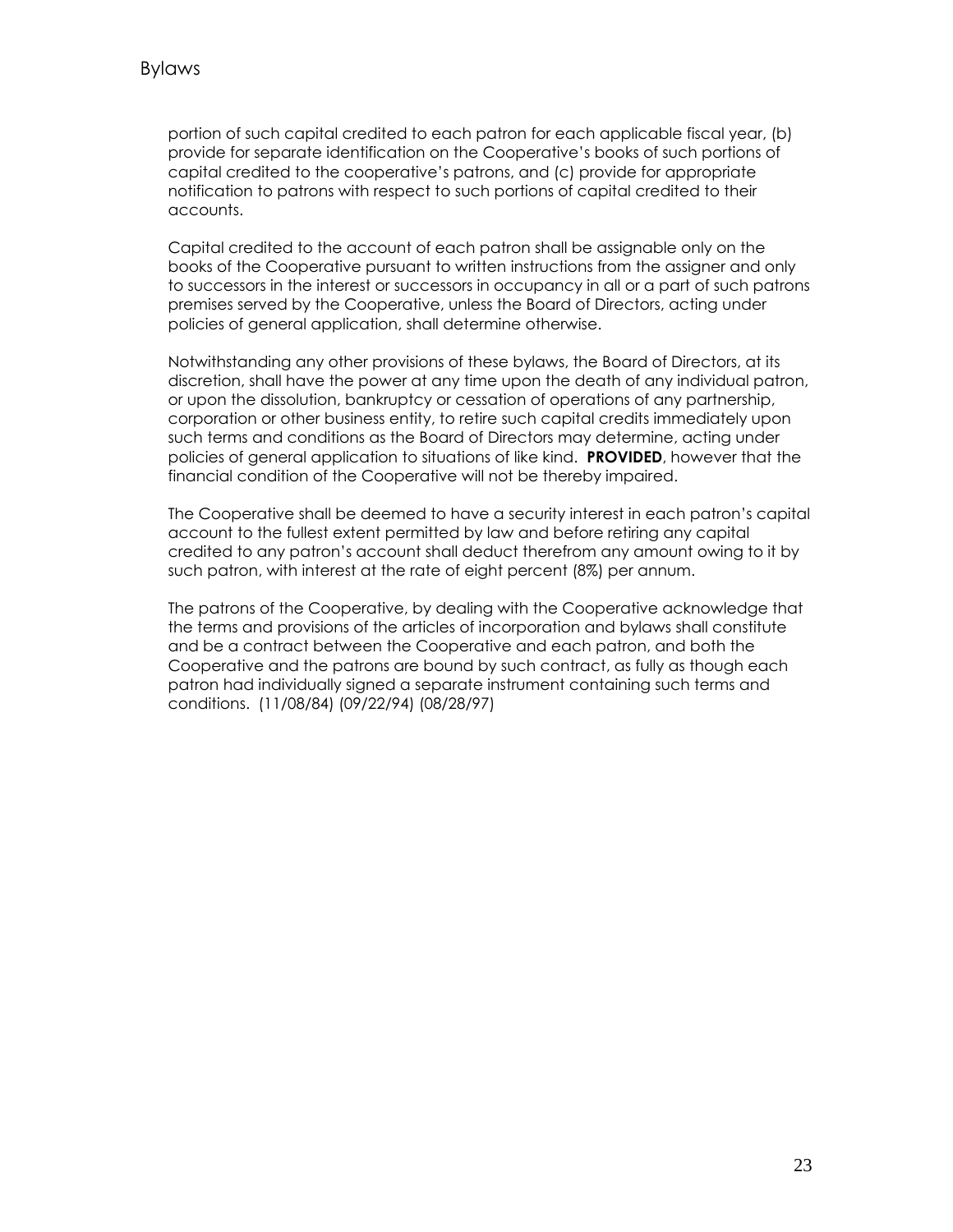#### **ARTICLE X**

#### **NOTICE OF WAIVER OF NOTICE**

- **Section 10.01 Notice** Any such notice required by these bylaws or by the Service Rules and Regulations, if mailed, such notice shall be deemed to be delivered five days from the date when it was deposited in the United States mail, addressed to the proposed recipient thereof at such address as it appears on the Cooperative's records with postage thereon prepaid.
- **Section 10.02 Waiver of Notice** Any member or director may waive, in writing any notice required to be given by these bylaws or by the Service Rules and Regulations.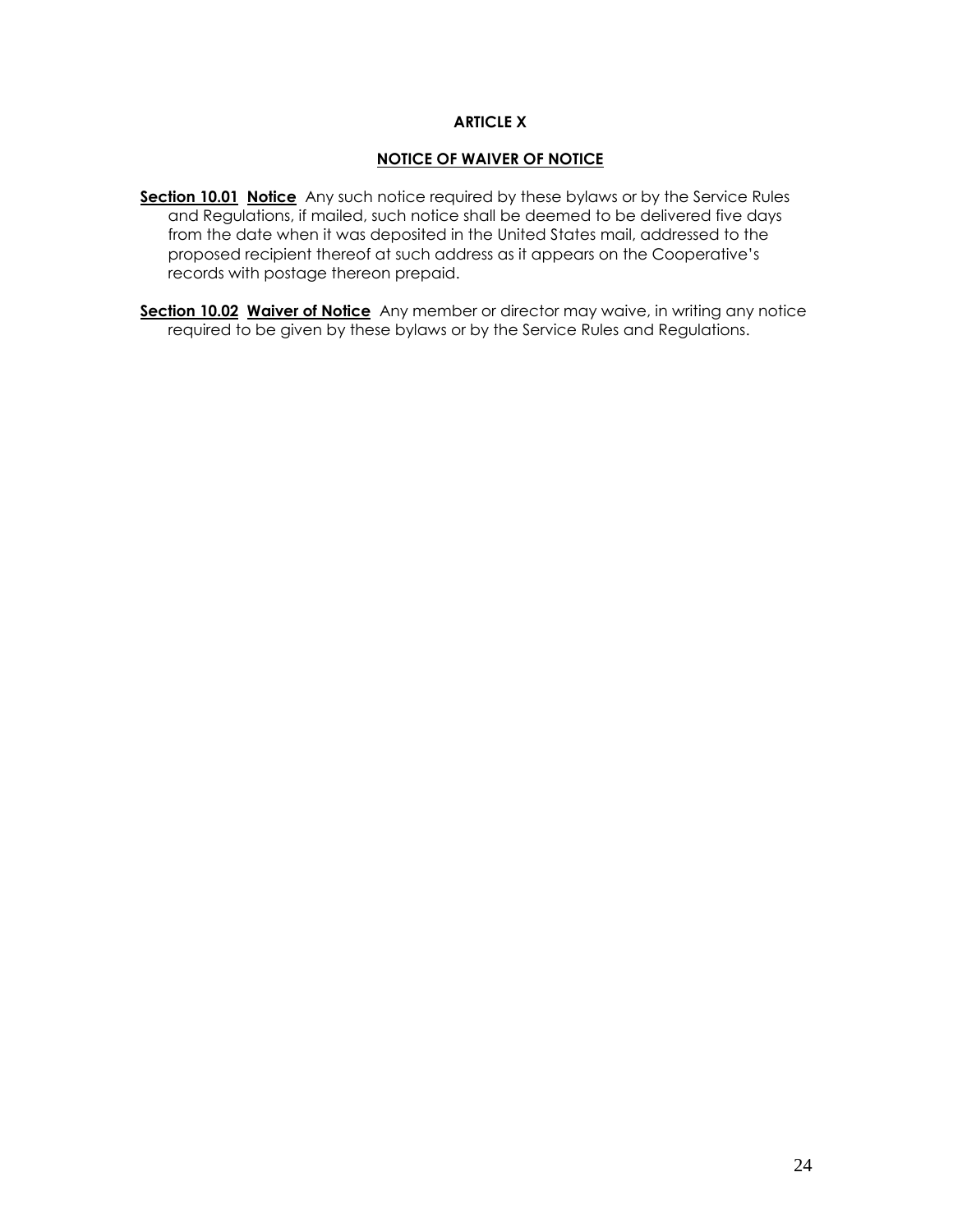#### **ARTICLE XI**

#### **DISPOSITON OF PROPERTY**

#### **DISTRIBUTION OF SURPLUS ASSETS ON DISSOLUTION**

#### **Section 11.01 Disposition of Property**

- (a) Not inconsistently with the provisions of subsection (b) hereof, the Cooperative shall not sell, lease or dispose of any of its property (other than merchandise and property which lies within the limits of an incorporated city or town, or which shall represent not in excess of ten percent (10%) of the total value of the Cooperative's assets, or which in the judgment of the Board of Directors are not necessary or useful in operating the Cooperative) unless authorized so to do by the votes in person of at least threefourths of its total membership without proxy and by the consent of the holders of seventy-five per centum (75%) in the amount of the Cooperative's bonds, except that the members of the Cooperative, may by the affirmative majority votes cast in person or by proxy at any meeting of the members, delegate to the Board of Directors the power and authority (1) to borrow monies from any source in such amounts as the Board may from time to time determine, and (2) to mortgage or otherwise pledge or encumber any or all of the Cooperative's property or assets as security therefor. (02/19/88) (12/23/10)
- (b) Notwithstanding the foregoing subsection (a) or any other provisions of these bylaws, no sale, lease or lease-sale of all or in excess of ten percent (10%) of the Cooperative's assets (other than merchandise and property which in the judgment of the Board of Directors are not necessary or useful in operating the Cooperative) to any other entity shall be authorized except in conformity with the following:
	- 1) If the Board of Directors looks in favor upon any proposal for such sale or leasesale, it shall first cause three independent appraisers, expert in such matters, to render their individual opinions as to the value of the Cooperative with respect to such sale, lease or lease-sale and as to any other terms and conditions which should be considered. The three (3) such appraisers shall be designated by a Superior Court Resident Judge for the judicial district in North Carolina in which the Cooperative's headquarters are located.
	- 2) If the Board of Directors, after receiving such appraisals (and other terms and conditions which are recommended, if any), determines that the proposal should be submitted for consideration by the members, it shall first give every other electric membership corporation corporately sited and operating in North Carolina (which has not made such an offer for such sale, lease or lease-sale) an opportunity to submit competing proposals. Such opportunity shall be in the form of a written notice to such electric membership corporations, which notice shall attach a copy of the proposal which the Cooperative has already received and a copy of the report(s) of the three (3) appraisers. Such electric membership corporation shall be given not less than thirty (30) days during which to submit competing proposals, and the actual minimum period within which proposals are to be submitted shall be stated in the written notice given to them.
	- 3) If the Board then determines that favorable consideration should be given to the initial or any subsequent proposal which has been submitted to it, it shall so notify the members, expressing in detail each of any such proposals and shall call a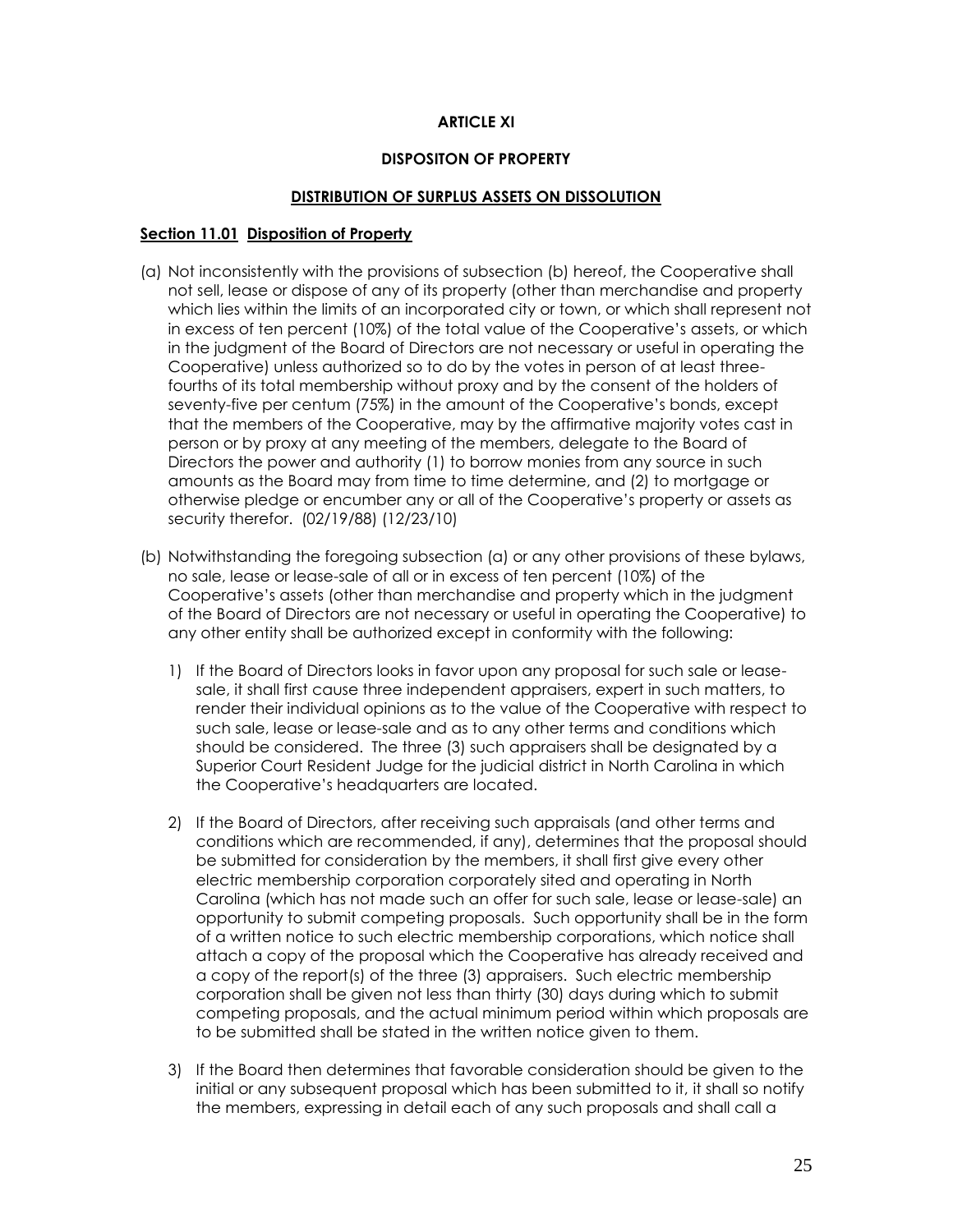special meeting of the members for consideration thereof, which meeting shall not be held sooner than ninety (90) days after the giving of such notice to the members: **PROVIDED,** that consideration thereof by the members may be given at the next annual member meeting if the Board so determines and if such annual meeting is not held sooner than ninety (90) days after the giving of such notice.

4) Any fifty (50) or more members, by so petitioning the Board not less than thirty (30) days before the date of such special or annual meeting may cause the Cooperative, with the cost to be borne by the Cooperative, to mail all members any opposing or alternative positions which they may have to the recommendations that the Board has made.

The provisions of this subsection (b) shall not apply to a sale, lease or lease-sale, to one or more other electric membership corporations if the substantive effect thereof is to merge or consolidate with such other one or more electric membership corporations.

**Section 11.02 Distribution of Surplus Assets on Dissolution** Upon the Cooperative's dissolution, any assets remaining after all liabilities or obligations of the Cooperative have been satisfied and discharged shall be distributed, to the extent practicable, among all persons who shall have been members of the Cooperative at any time, prorated to them on the basis that their respective patronage during all such years bears to the total receipts of the Cooperative for all such years.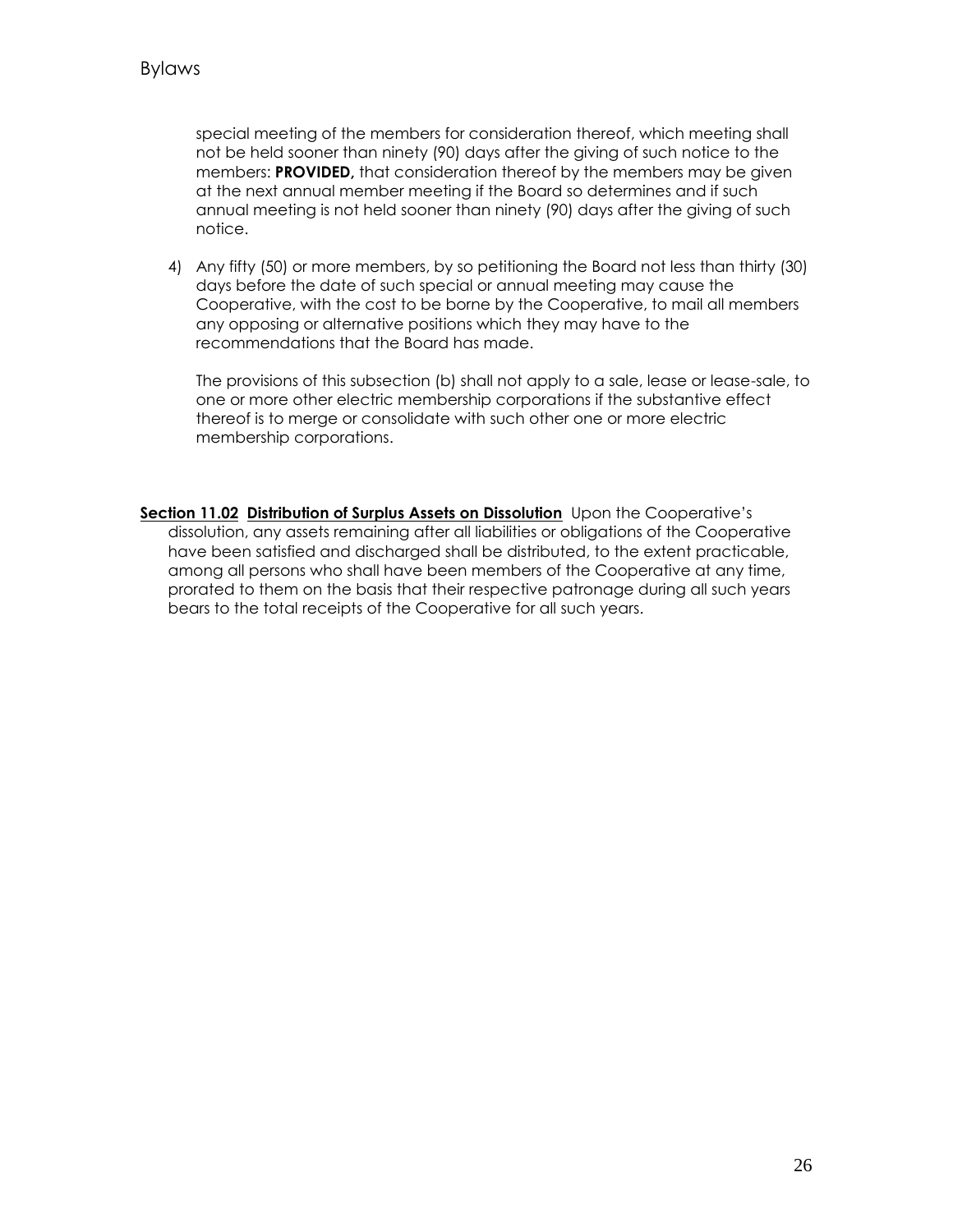# **ARTICLE XII**

# **FISCAL YEAR**

The Cooperative's fiscal year shall begin on the first day of the month of January of each year and end on the last day of the month of December following.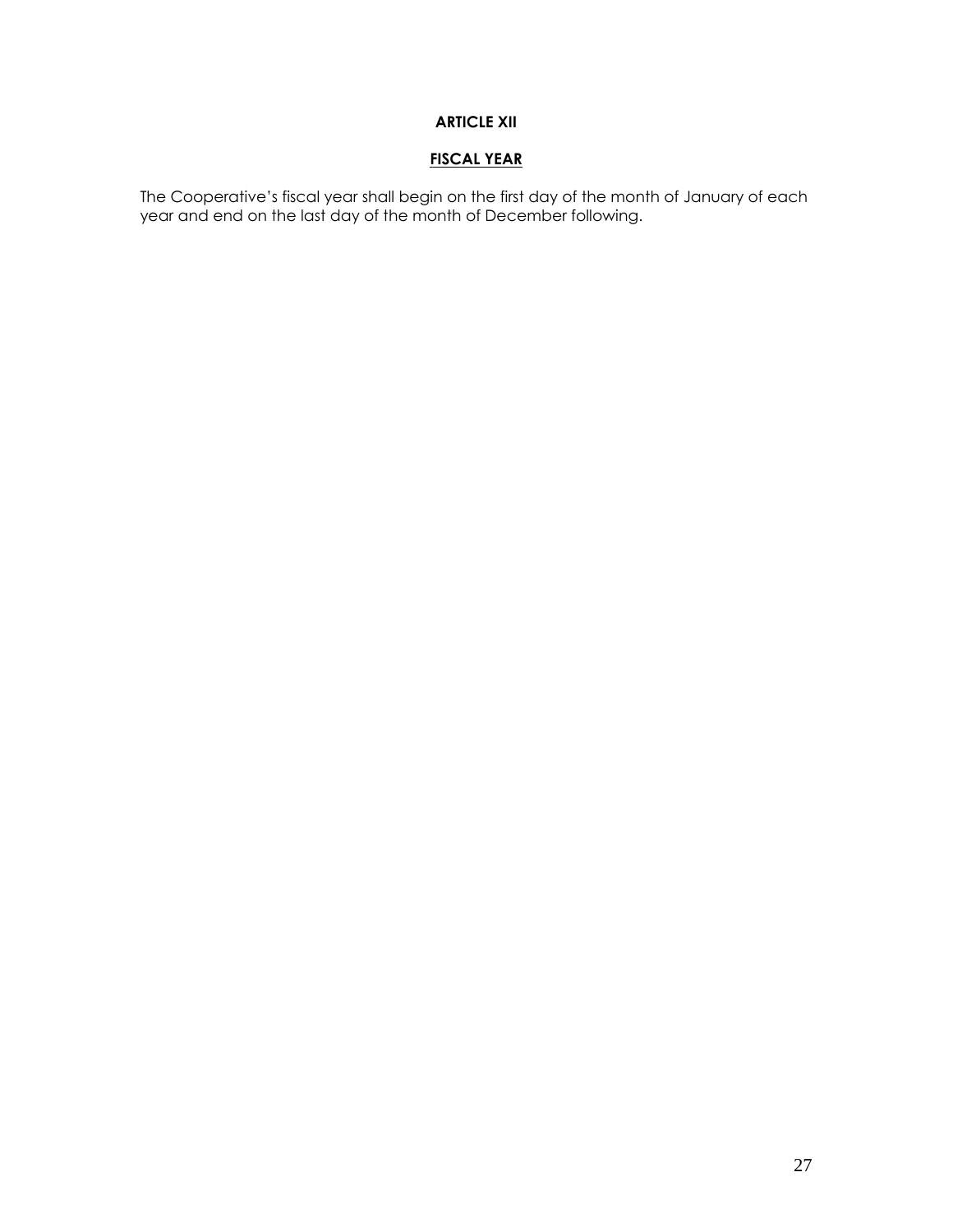#### **ARTICLE XIII**

#### **RULES OF ORDER**

Parliamentary procedure at all meetings of the members, of the Board of Directors, of any committee provided for in these bylaws and any other committees of the members or Board of Directors which may from time to time be duly established shall be governed by the most recent edition of *Robert's Rules of Order*, except to the extent such procedure is otherwise determined by law or by the Cooperative's articles of incorporation or bylaws.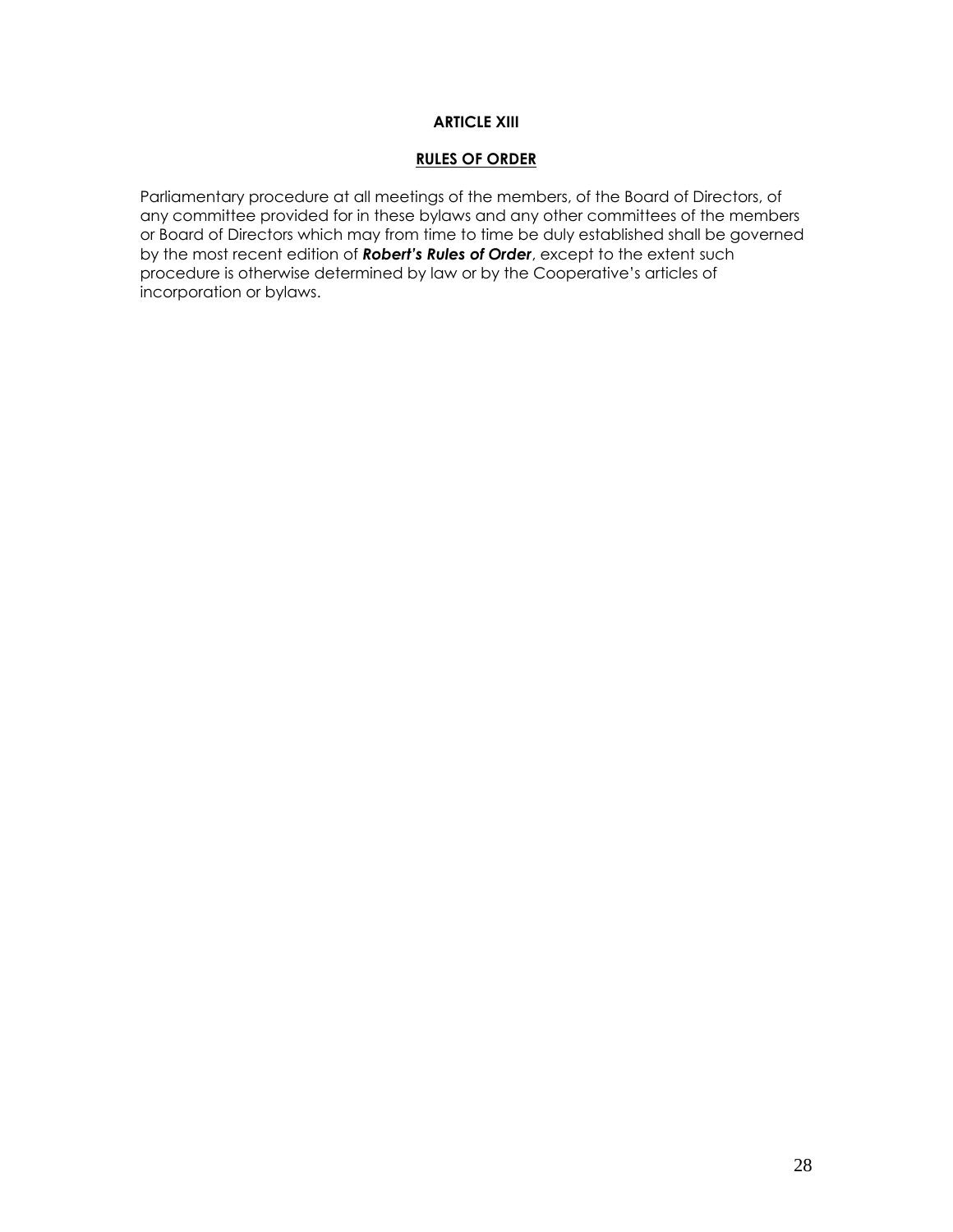# **ARTICLE XIV**

# **SEAL**

The Corporate seal of the Cooperative shall be in the form of a circle and shall have inscribed thereon the name of the Cooperative and the words, "Corporate Seal, North Carolina."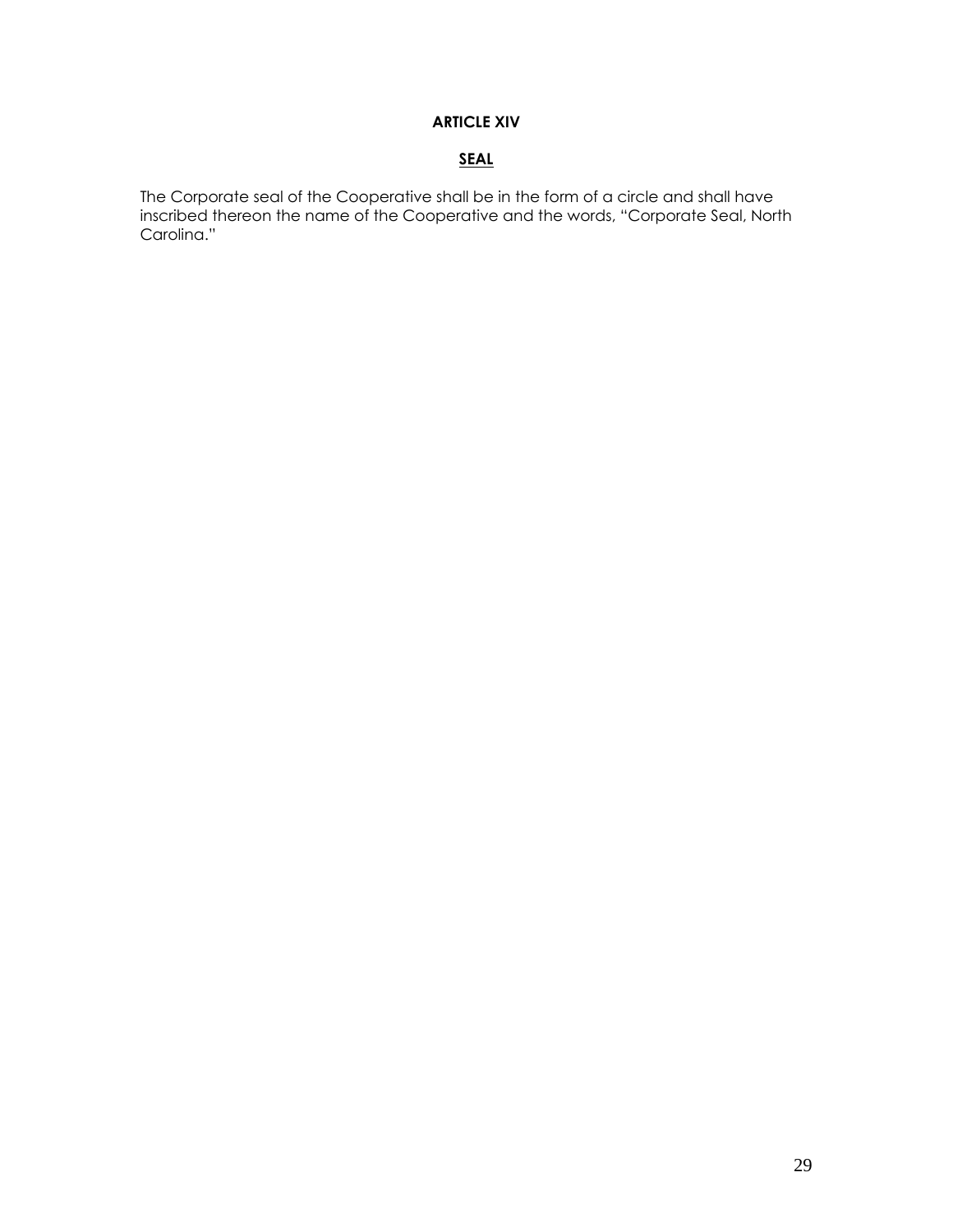#### **ARTICLE XV**

#### **AMENDMENTS**

These bylaws may be altered, amended or repealed by the affirmative vote of not less than two-thirds (2/3's) of the total directors in office at any regular or special meeting of the Board, but only if the notice of such meeting shall have contained a copy of the proposed alteration, amendment or repeal.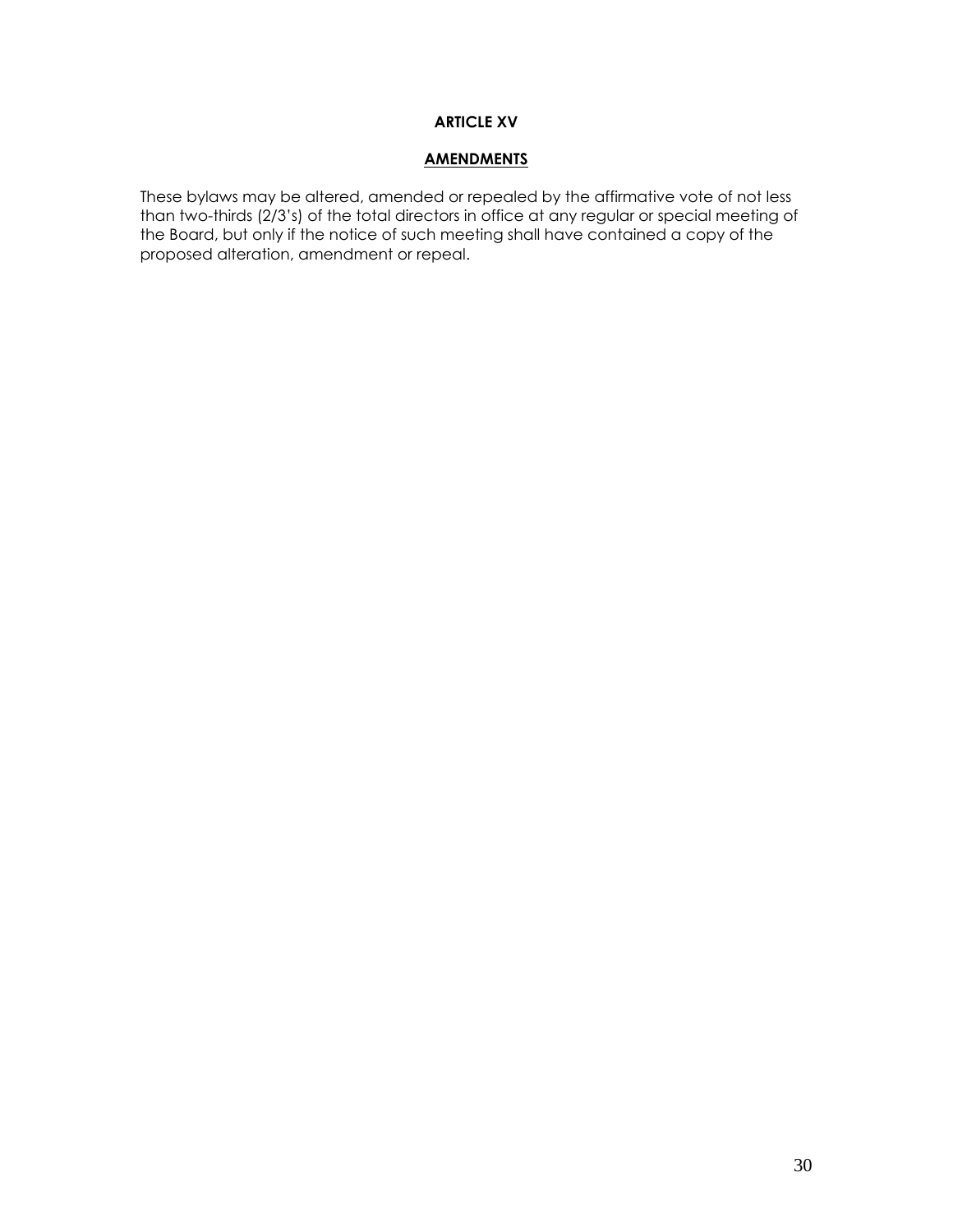#### **DIRECTORATE DISTRICTS**

#### **EDGECOMBE COUNTY**

#### **Five Districts**

#### **E-1**

This section is bounded on the south side by the centerline of State Highway 97. This line begins at the intersection of State Highway 97 and Seaboard Coastline Railroad in Rocky Mount, (Nash -Edgecombe County line), and continues to follow State Highway 97 eastward until it reaches a point where State Highway 97 intersects with U.S. 258. Turning northward, the boundary follows the centerline of U.S. 258, creating the eastern boundary. All portions of Nash, Edgecombe, and Halifax Counties within this geographical area shall be considered in District E-1.

#### **E-2**

Beginning at point where US Hwy 64 Alternate West intersects with the Edgecombe-Pitt County line, the boundary follows the center line of US Hwy 64 Alternate West in a northwestern direction until reaching Princeville where US Hwy 64 Alternate West becomes NC 33 continuing northward to a point where NC 33 crosses the Tar River in Princeville and Tarboro. The boundary then follows the center line of the Tar River in a northeastern direction until it reaches a point where Fishing Creek merges with the Tar River. At this point the boundary follows the center line of Fishing Creek northwest until it reaches a point where Hwy 97 crosses Fishing Creek turning eastward, the boundary follows the centerline of Hwy 97 until intersecting with HS Hwy 258 and then continuing northward on the centerline of US Hwy 258, creating the western boundary. The southern boundary begins at a point where US Hwy 64 Alt. East intersects with the Edgecombe-Pitt County line and follows the Edgecombe-Pitt County line until reaching the Martin County line creating the southern boundary. Turning northward, the boundary

31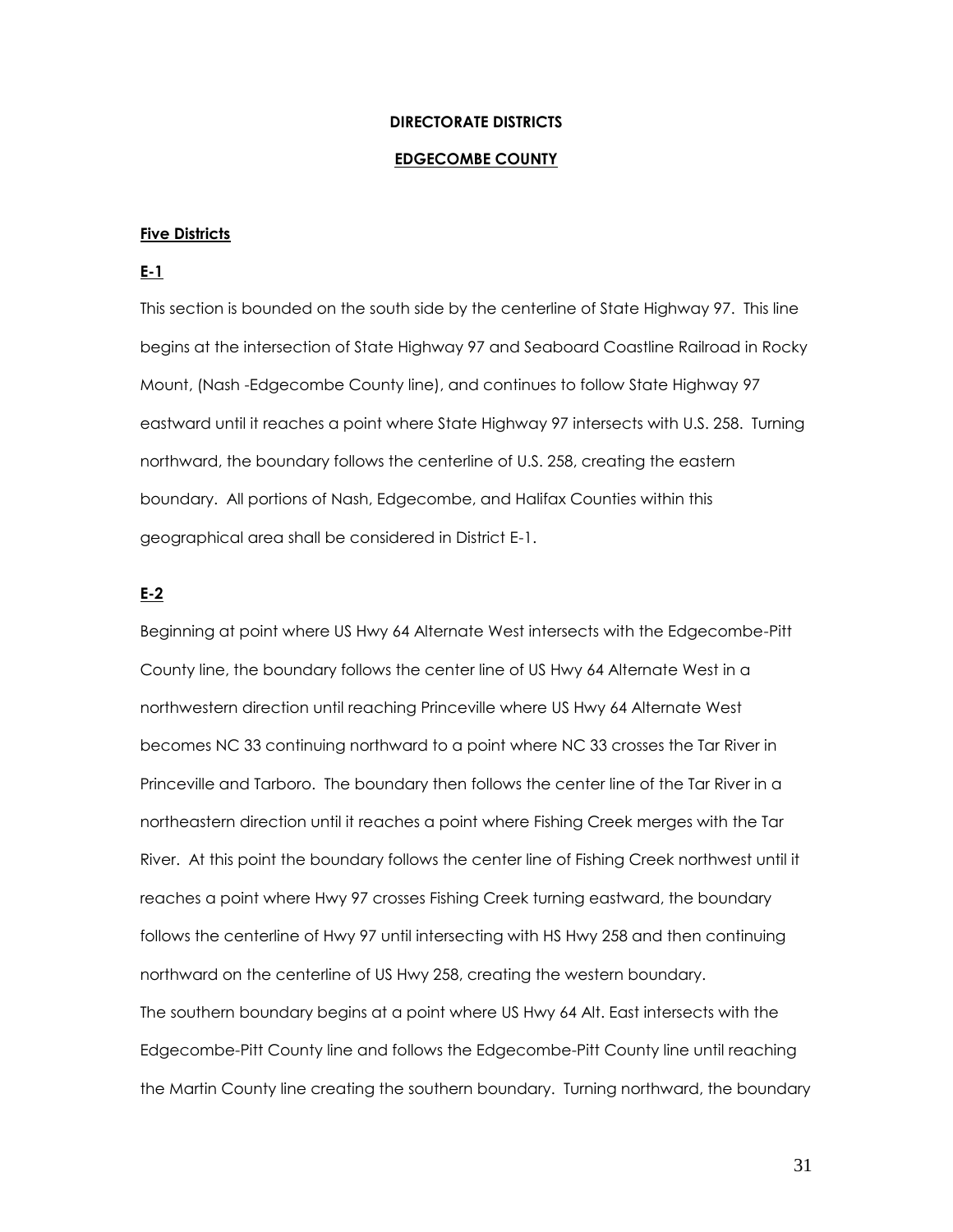Bylaws

follows the Edgecombe-Martin County line until reaching the Halifax County line, thus creating the eastern boundary. All portions of Edgecombe and Halifax Counties with this geographical area shall be considered District E-2.

**E-3**

Beginning at a point where US 64 Business crosses the Tar River, in Tarboro and Princeville, the eastern boundary follows the centerline of U.S. 64 alternate east, in a southeasterly direction, until reaching the Edgecombe-Pitt County line. Turning south, the boundary follows the Edgecombe-Pitt County line, until reaching a point where State road 1102 crosses the County line, thus creating the southern boundary. Following the center line of State Road 1102 northward until reaching the intersection of State Road 1106, where the boundary continues on to follow the center line of State Road 1106, until reaching the intersection of State Road 1109, and following the center line of State Road 1109, until reaching the intersection of State Highway 124 in Macclesfield. The boundary then follows State Highway 124 eastward, until reaching the intersection of State Road 1119, in Macclesfield where it turns northward and follows the center line of State Road 1119 into Pinetops, where it connects with State Road 1201, and continues in a northerly route on the center line of State Road 1201, until reaching State Road 1202, where it continues on the center line of State Road 1202, until reaching the intersection of State Road 1205. The boundary then follows the centerline of State Road 1205 until reaching the Tarboro town limits, thus creating the western boundary. Following the town limits of Tarboro, in an easterly direction, until reaching the point of beginning at the crossing of U.S. 64 Business and the Tar River, the northern boundary is created. This geographical area shall be considered District E-3.

## **E-4**

Beginning at a point where the center line of State Road 1102 and the Edgecombe-Pitt County line intersects, and following the center line of State Road 1102 northward, until

32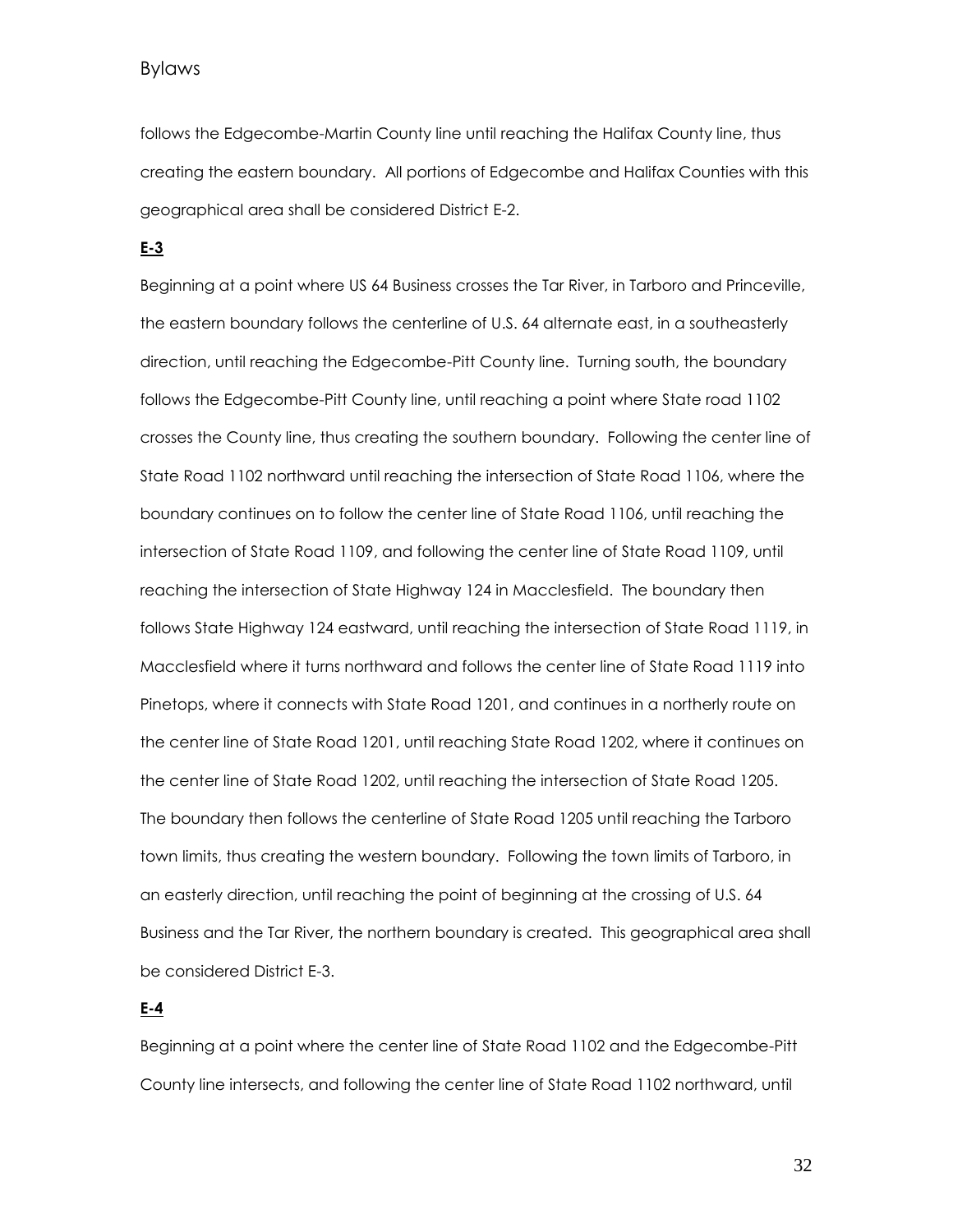Bylaws

reaching the intersection of State Road 1106, where the boundary continues on to follow the center line of State Road 1106, until reaching the intersection of State Road 1109, and following the center line of State Road 1109, until reaching the intersection of State Highway 124, in Macclesfield, where the boundary follows State Highway 124 eastward, until reaching the intersection of State Road 1119, in Macclesfield, where it turns northward and follows the center line of State Road 1119 into Pinetops, where it connects with State Road 1201, and continues in a northerly route on the center line of State Road 1201, until reaching State Road 1202, where it continues on the center line of State Road 1202, until reaching the intersection of State Road 1202, until reaching the intersection of State Road 1205, thus creating the eastern boundary. Turning westward, and following the center line of State Road 1205, until reaching the intersection of State Road 1222, and following the center line of State Road 1222, until reaching the intersection of State Highway 43, where the boundary turns northward on State Highway 43, and follows the center line, until reaching the Nash-Edgecombe County line, thus creating the northern boundary. All portions of Edgecombe, Nash, and Wilson counties, within this geographical area, shall be considered in District E-4.

#### **E-5**

Beginning at a point where the town limits of Tarboro and State Road 1006 intersect, and following the center line of State Road 1006, in a westward direction until reaching the intersection of State Highway 43, where the boundary turns northward on State Highway 43, and follows the center line, until reaching the Nash-Edgecombe County line, thus creating the southern boundary. Following the Edgecombe-Nash County line, in a northerly direction, until reaching a point where State Highway 97 crosses the County line, creates a western boundary. Turning eastward, and following the centerline of State Highway 97, until reaching a point where State Highway 97 crosses Fishing Creek, forms the northern boundary. The boundary then turns southward, and follows the center of

33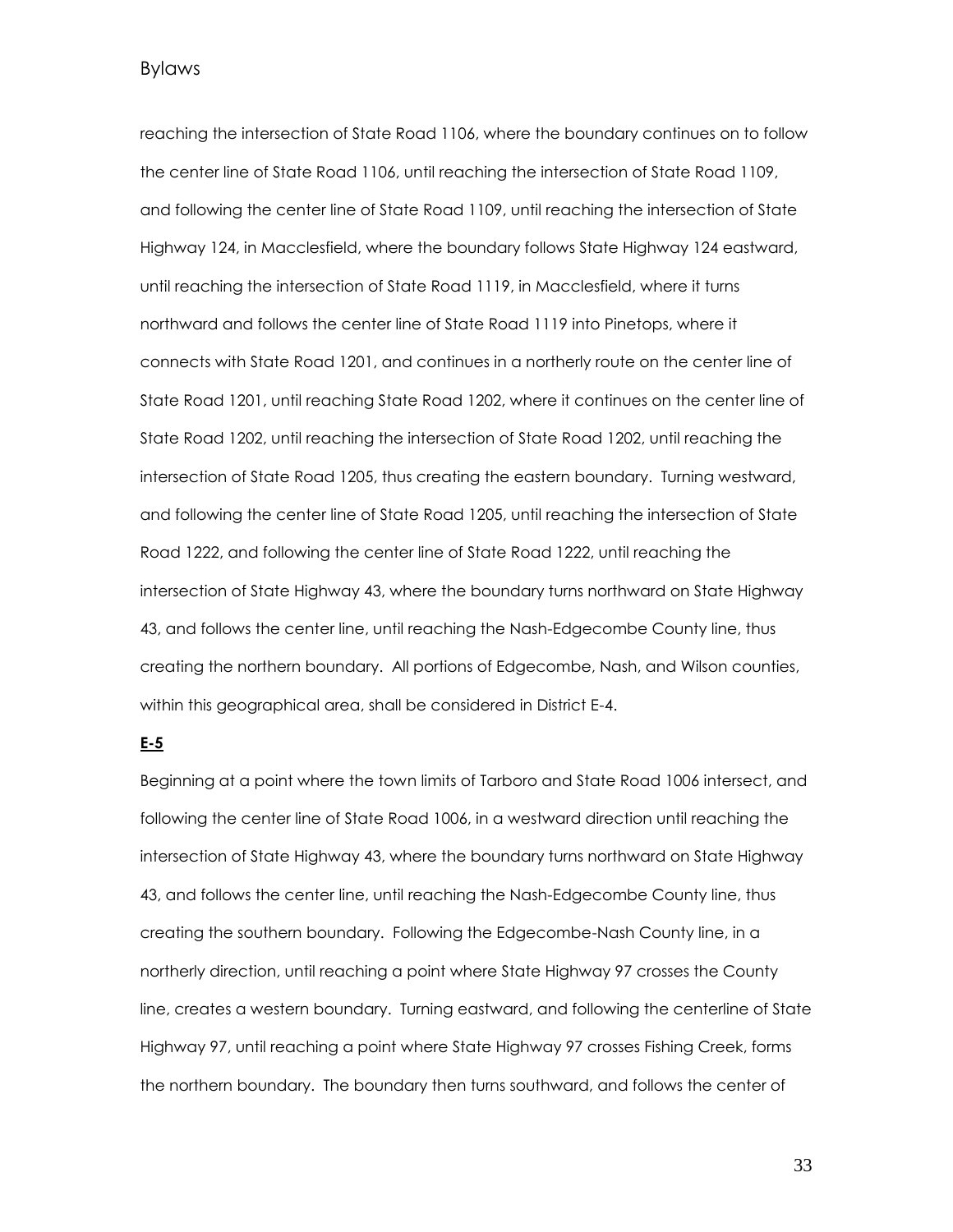Fishing Creek until reaching the Tar River, where it continues to follow the center of Tar River, until reaching a point where U.S. 64 crosses the Tar River, continuing westward from that point, the boundary follows the town limits of Tarboro, until reaching the point of beginning at State Road 1205 and the town limits, thus creating the eastern boundary. This geographical area shall be considered District E-5.

# **MARTIN COUNTY**

M-1

All portions of land within Martin County shall be considered District M-1.

# **PITT COUNTY**

P-1

All portions of land within Pitt County and Beaufort County shall be considered District P-1.